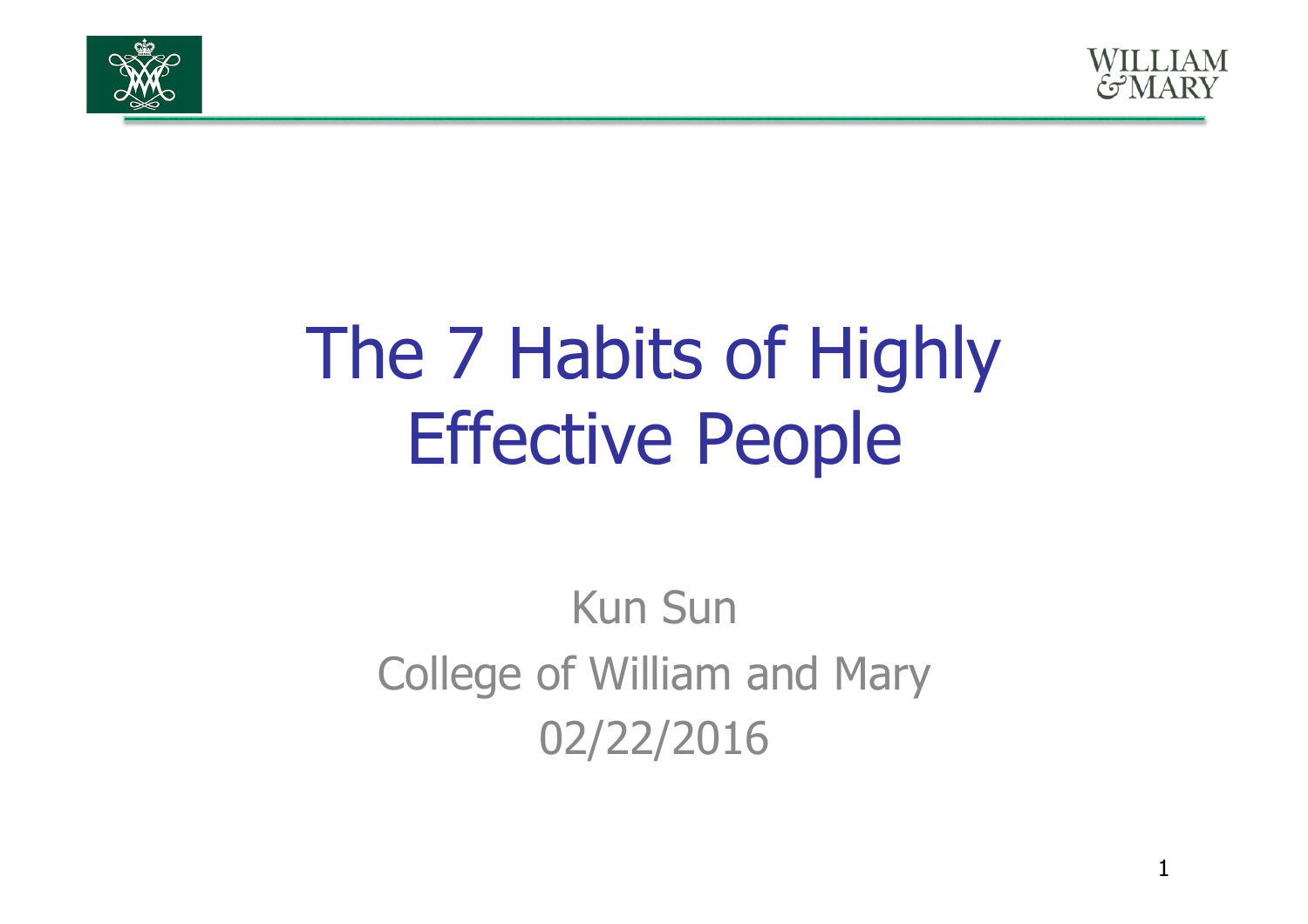



- By Stephen R. Covey
- Published in 1989
- Interviewed the CEOs of Fortune 500s Top **Companies**
- 246 Weeks on the New York Times Best Seller List
- Over 15 million copies sold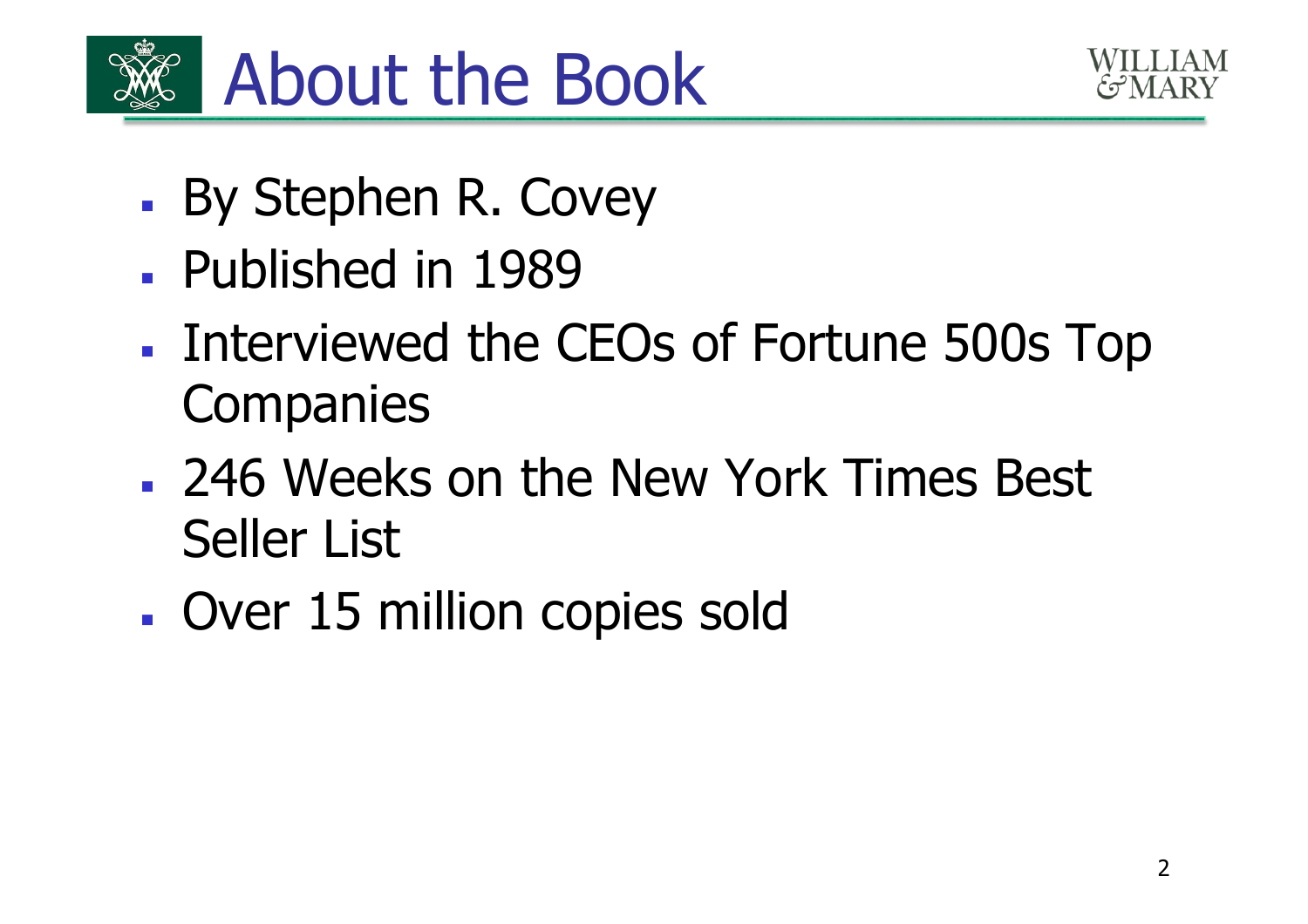



- Majorly borrowed from the web
	- http://www.bumc.bu.edu/clinepi/files/2009/07/Seven-Habits.ppt.
	- http://home.sandiego.edu/~kunkel/TeachingMaterials/ 7%20Habits.ppt
	- http://www.sachem.edu/schools/north/pdfs/ coveysevenhabits.pdf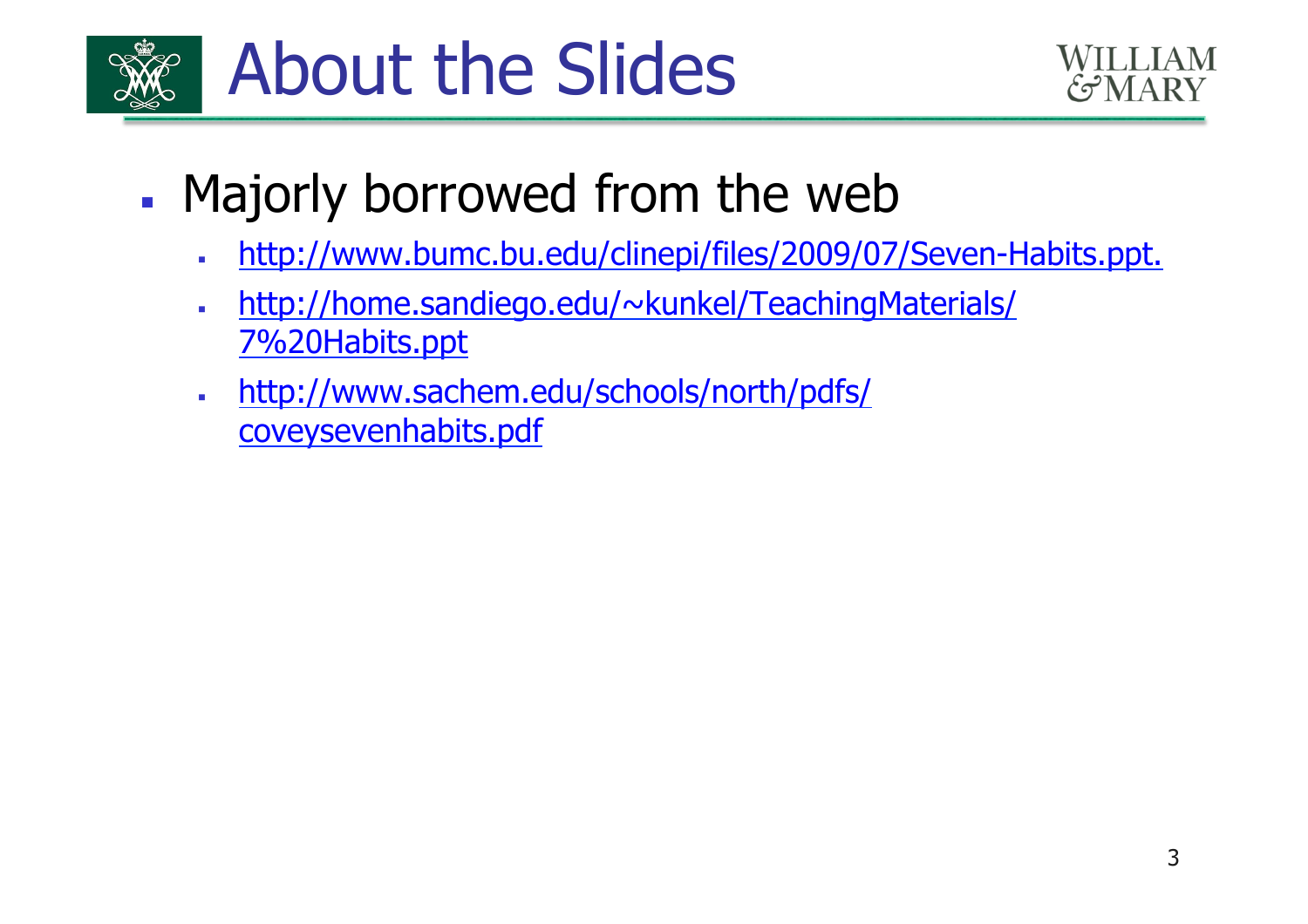



- 1. Be proactive
- 2. Begin with the end in mind
- 3. Put first things first
- 4. Think win-win
- 5. First understand, then be understood
- 6. Synergies
- 7. Sharpen your saw
- 8. Find your voice and inspire others to find theirs (added in 2004)  $4 \times 4$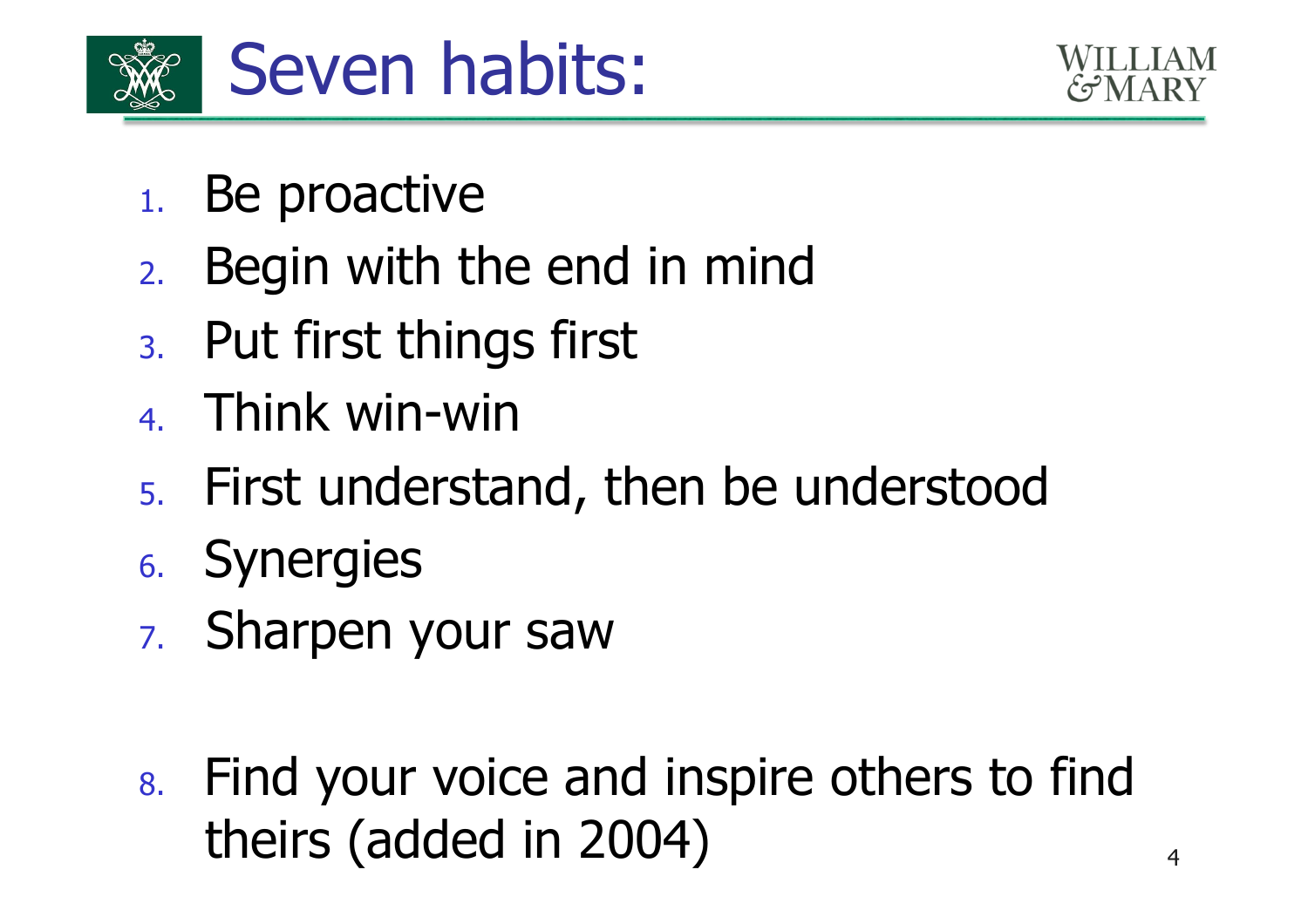

- Character is closely related to moral and ethical values. It focuses on the traits that are unique to a person. Character is often regarded as the true self, meaning that it represents deep rooted attributes possessed by a person.
- Personality is often referred to as the mask identity of a person. It is reflected by the outer appearance and behavior that may or may not be true to inner character.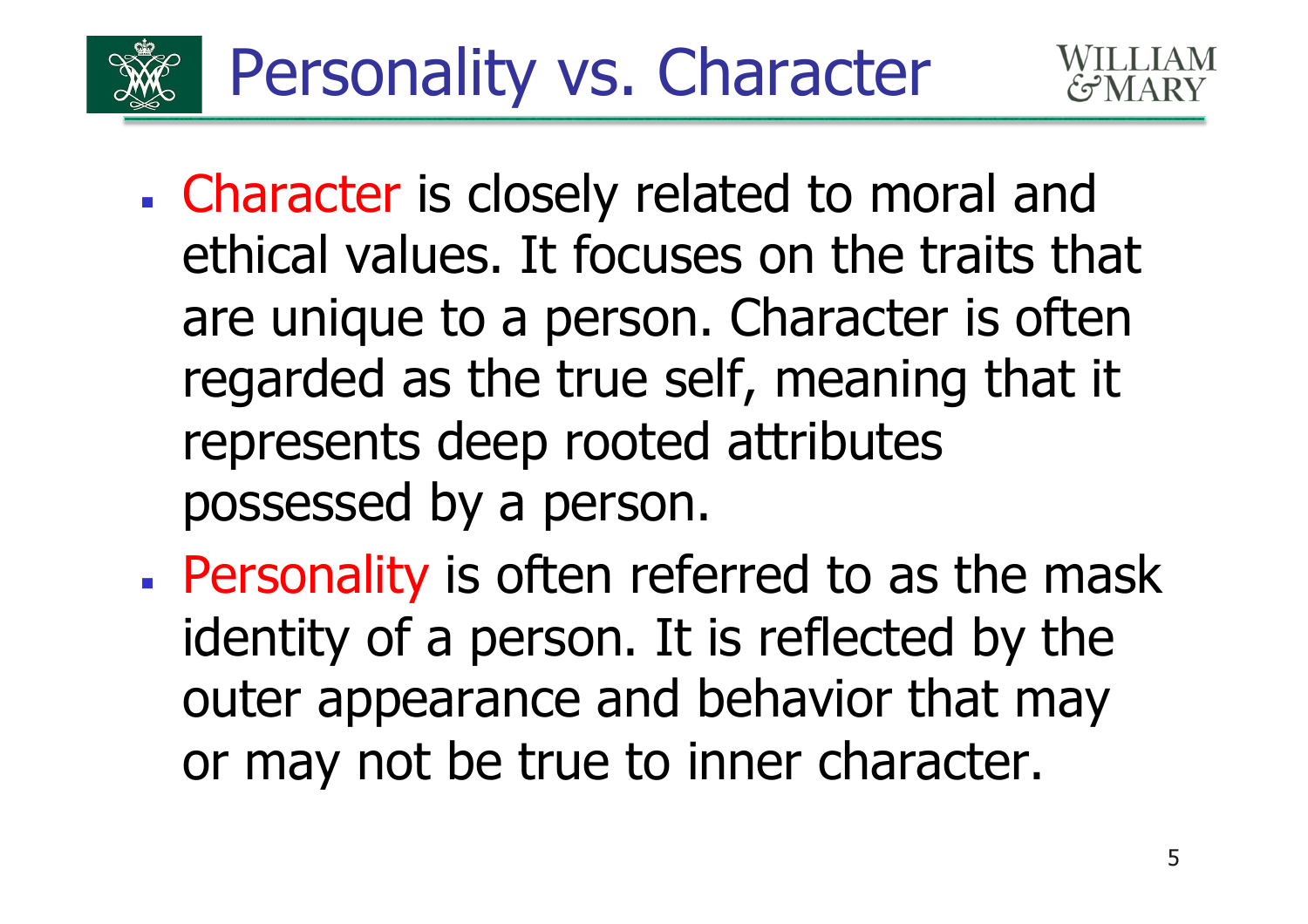- Personality Ethic (post WWI)
	- Personality, public image, attitudes & behaviors, skills and techniques, quick fixes
- Character Ethic (pre WWI)
	- . Integrity, humility, fidelity, temperance, courage, justice, patience, industry, simplicity, modesty, the Golden Rule
	- Not just "What do I want?" but "Why do I want it?"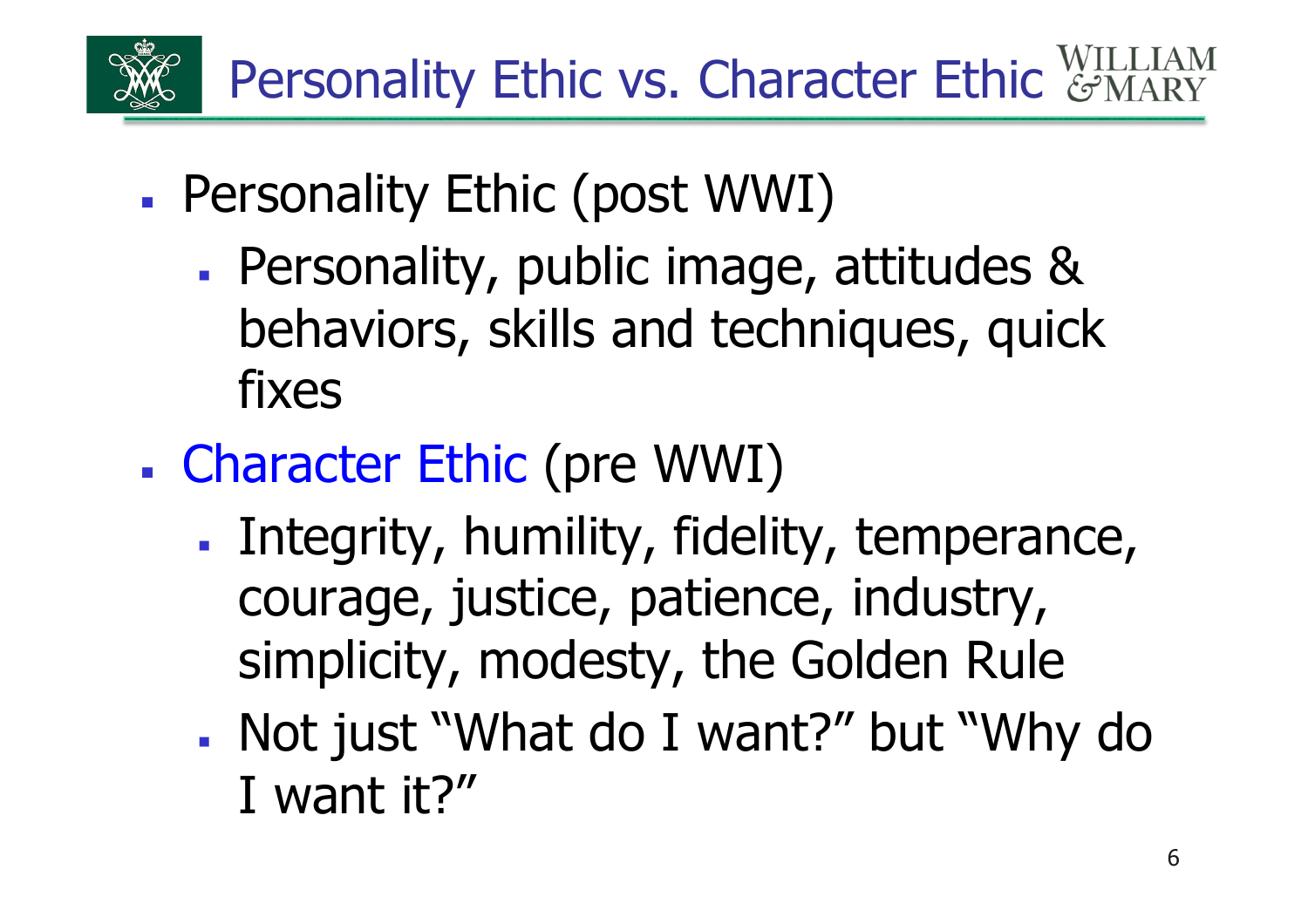



- It is the primary traits.
- Personality Ethic are secondary, which may help one to play the game to succeed in specific circumstances
- Long term success requires both
- . Absolute principles that exist in all human beings.
	- Examples of such principles are fairness, honesty, integrity, human dignity, quality, potential, and growth.
- **Principles contrast with practices that are for** specific situations whereas principles have universal application.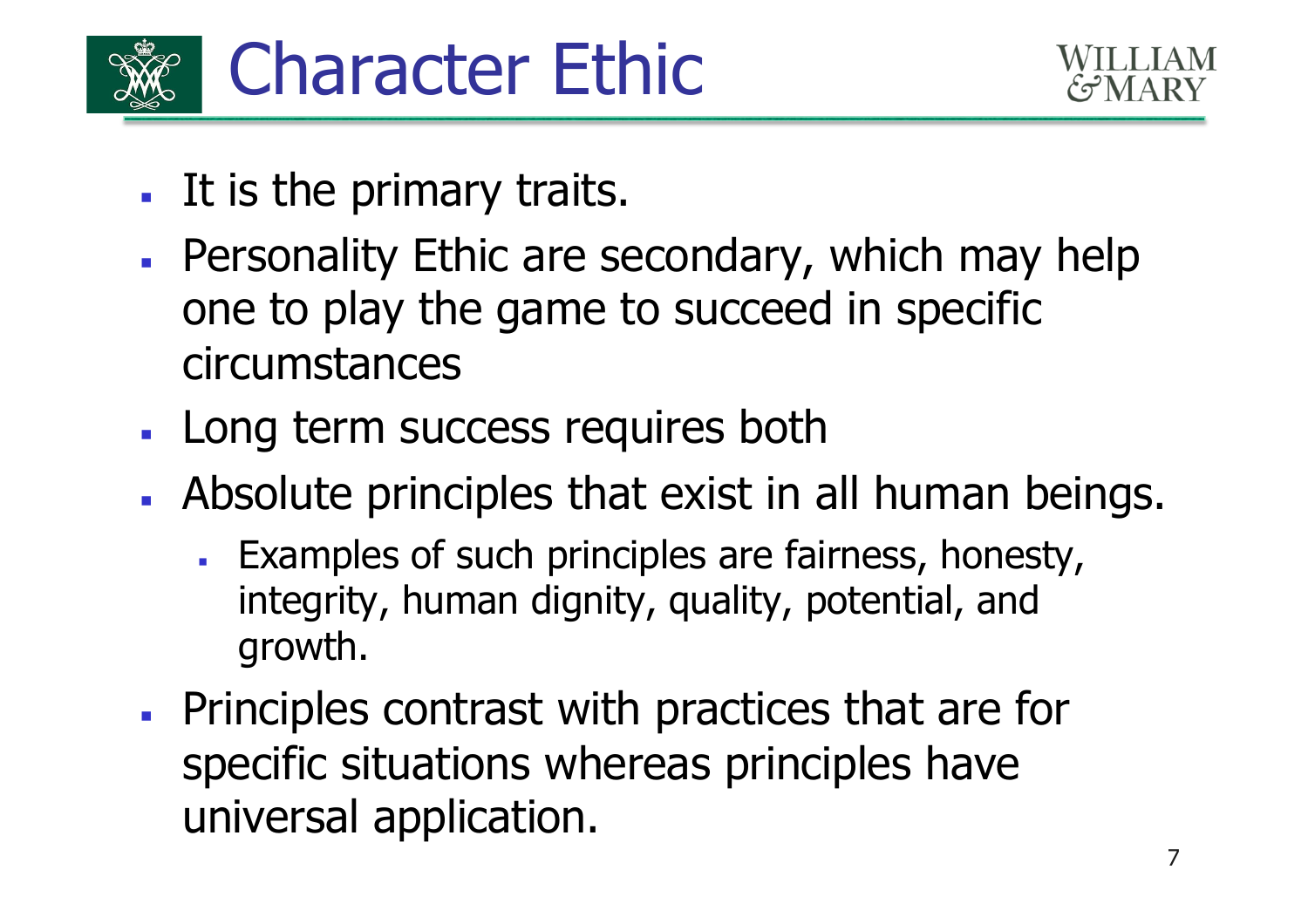

- Dependence: the paradigm under which we are born, relying upon others to take care of us.
- Independence: the paradigm under which we make our decisions and take care of ourselves.
- **Interdependence:** the paradigm under which we cooperate to achieve something that cannot be achieved independently.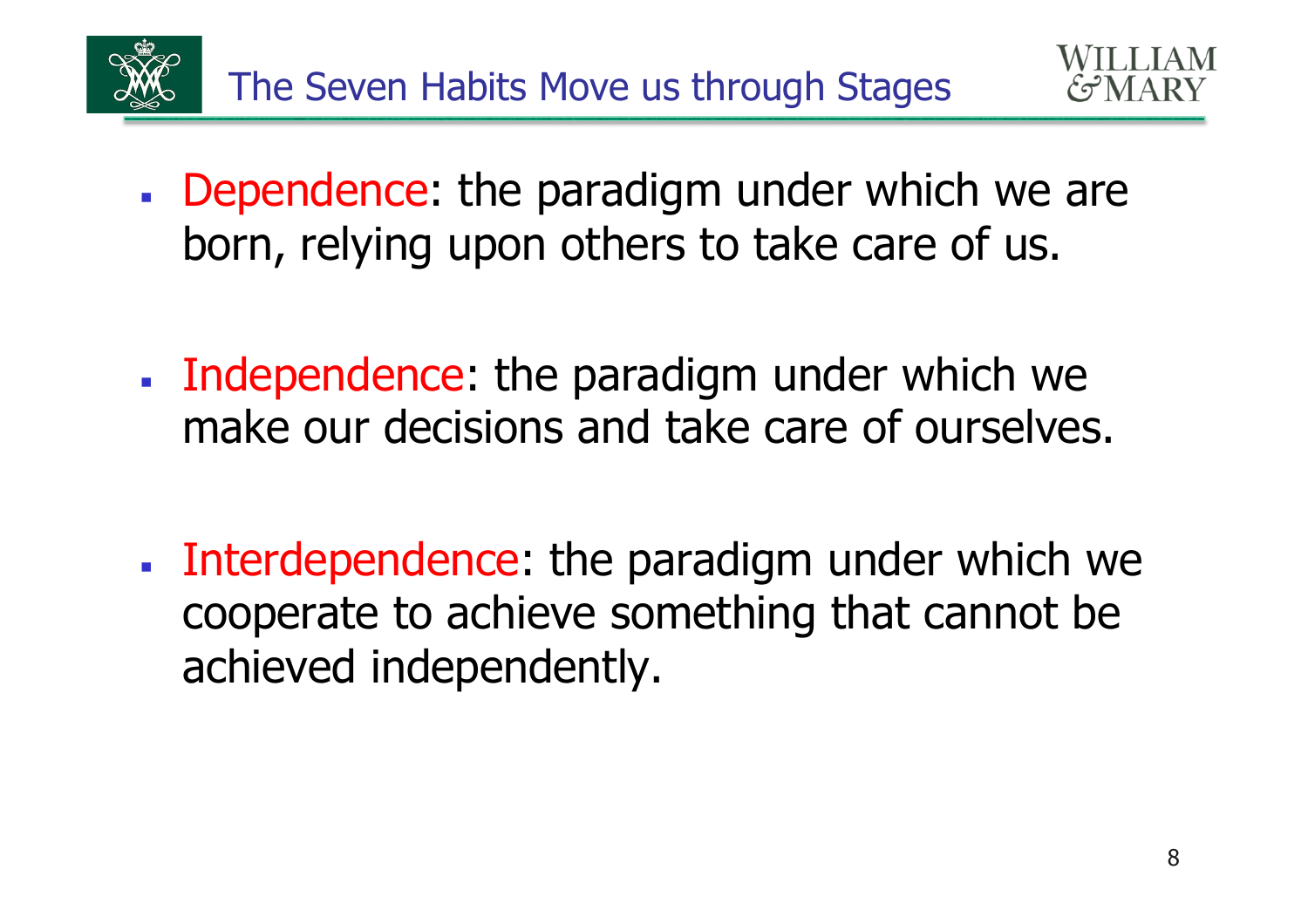

- 
- **Focus on Independence: Celebrate Private** Victories
- Habit 1: Be Proactive
- Habit 2: Begin with the End in Mind
- Habit 3: Put First Things First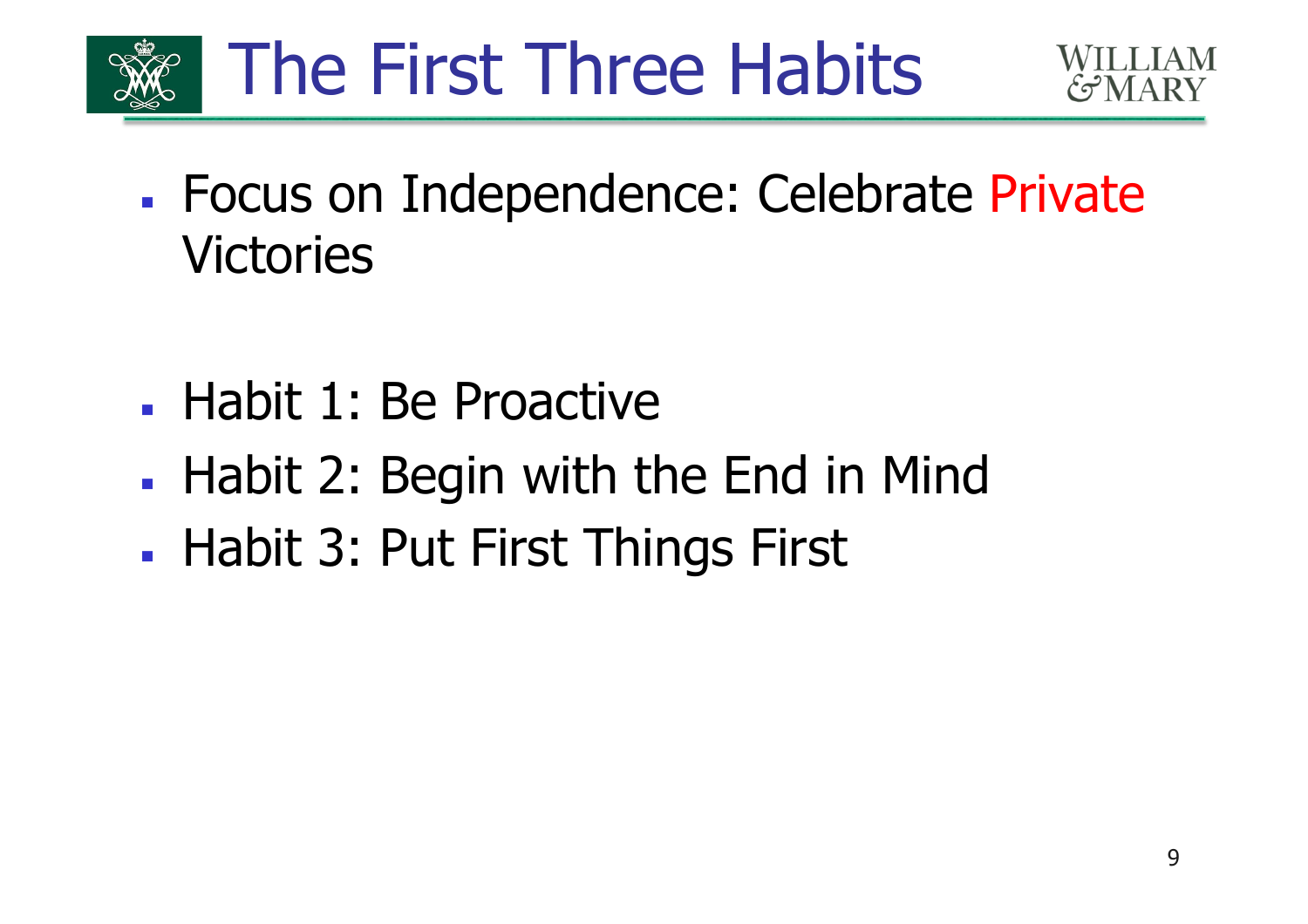

- proactive vs. reactive when it comes to how you respond to things.
	- When you are reactive, you blame other people and circumstances for obstacles or problems.
	- Being proactive means taking responsibility for every aspect of your life.
- Between stimulus and response, we have the power of free will to choose our response.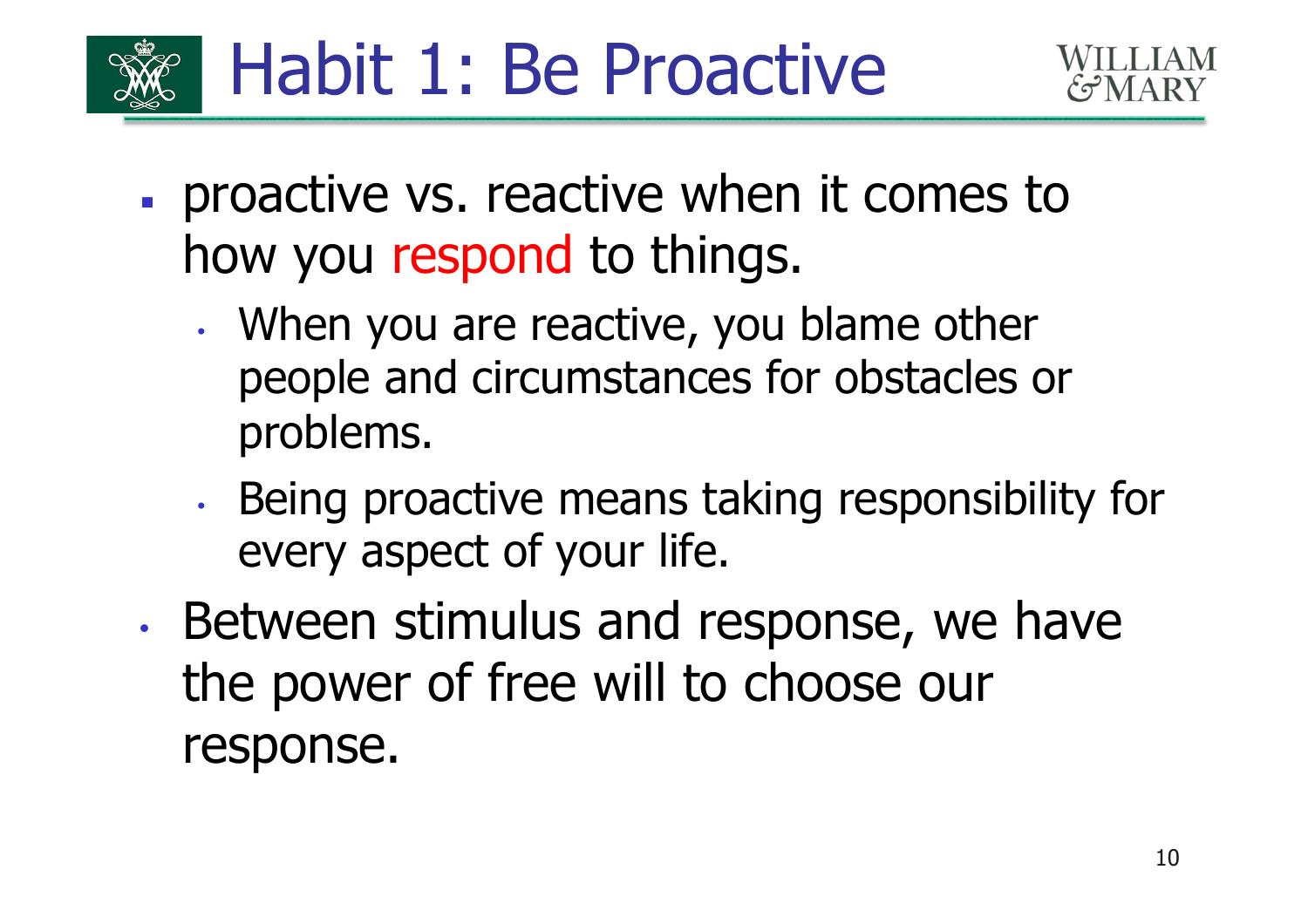

- Highly effective people make the decision to
- improve their lives through the things that they can influence rather than by simply reacting to external forces.
- When faced with a problem, they take initiative to find solutions rather than just reporting the problem and waiting for others to solve for them.
- **Three types of problems** 
	- Directly controlled
	- Indirectly controlled (focus on this)
	- Out of control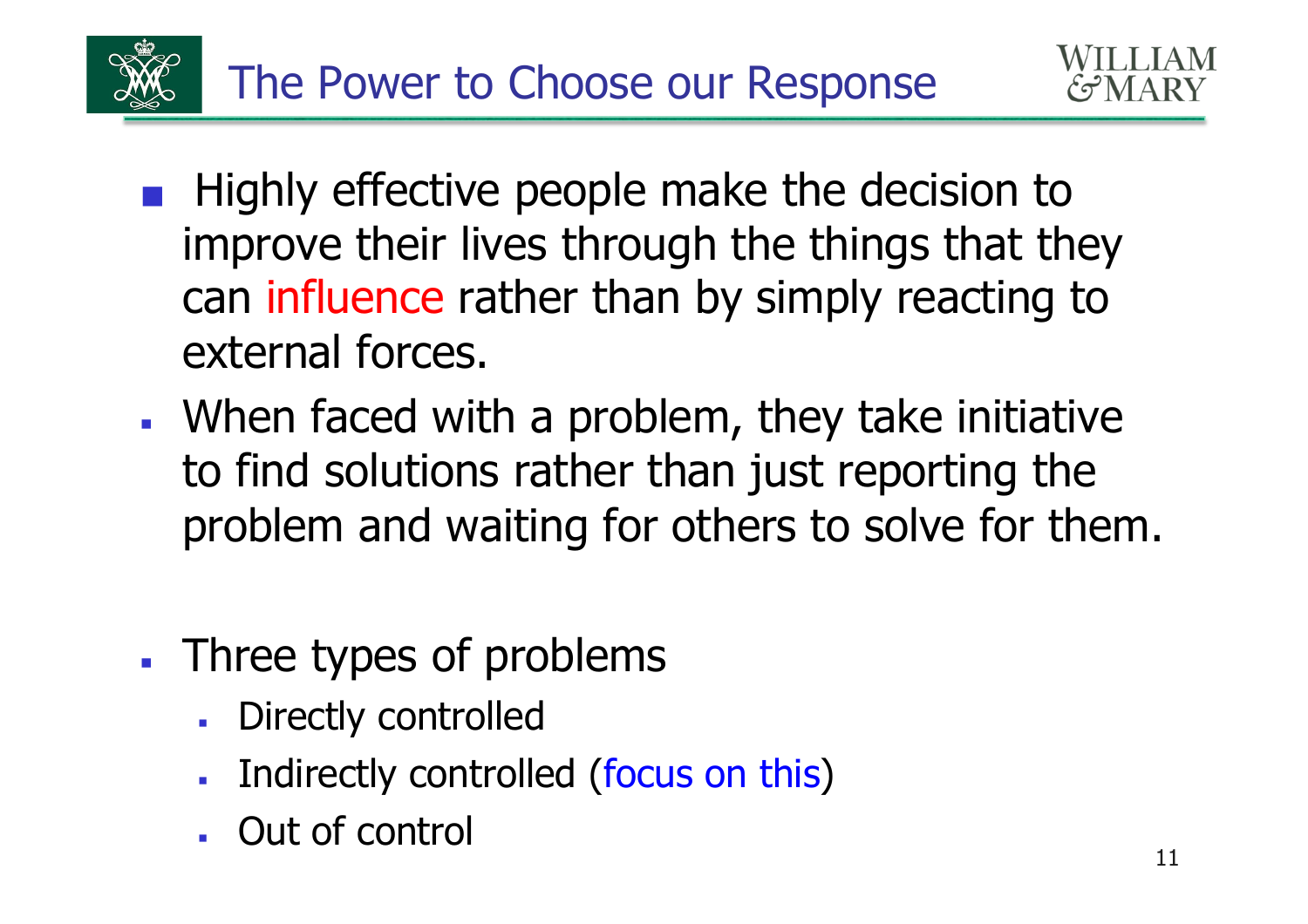



- Take the initiative and make things happen.
- Aggressively seek new ideas and innovations.
- Don't let a negative environment affect your behavior and decisions.
- Work on things that you can do something about.
- If you make a mistake, learn from it.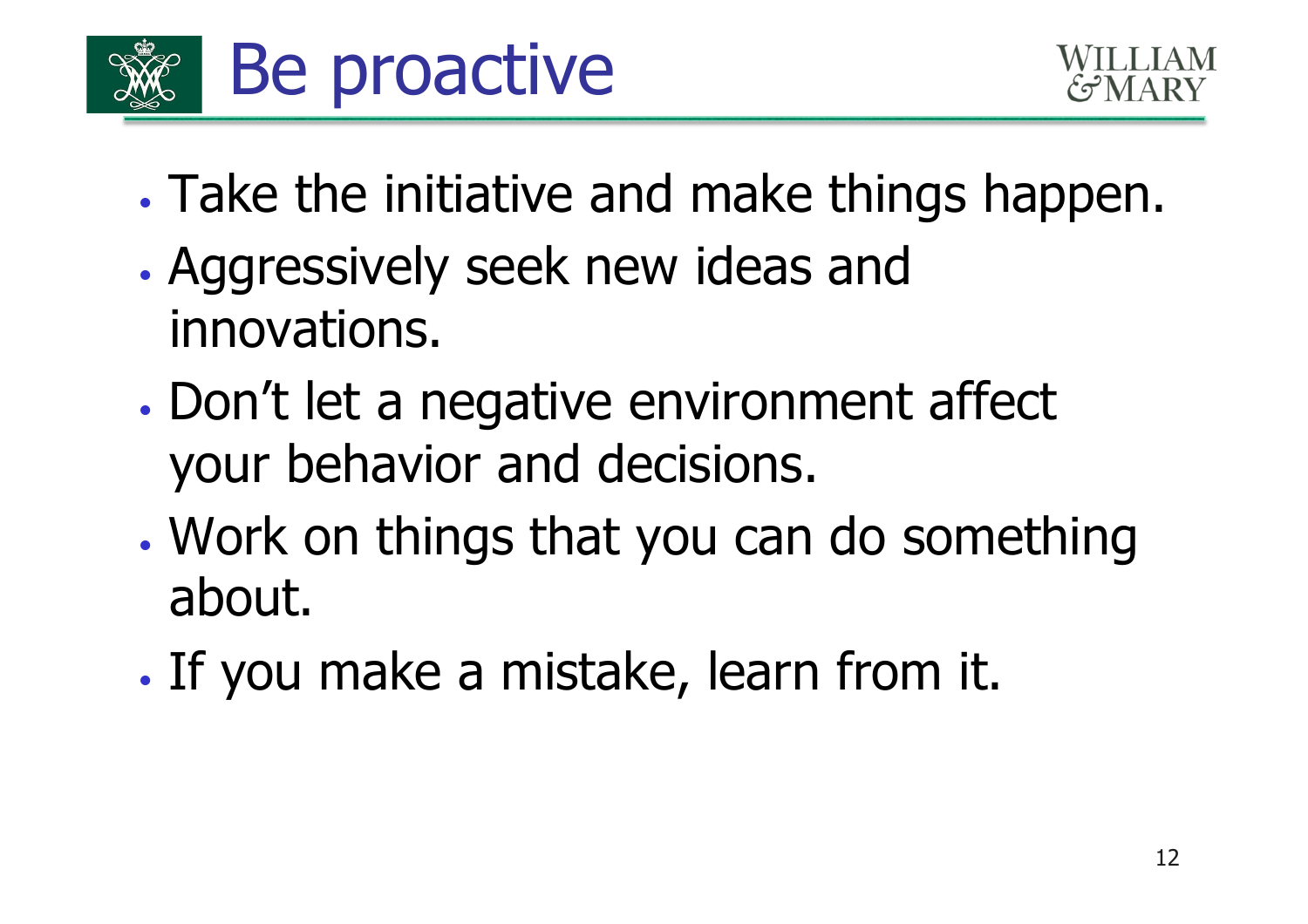

- Create a clear vision of direction and destination to help in attaining your goal.
- This is about setting long-term goals based on "true north" principles that will guide your daily life.

- "Live as if you were to die tomorrow. Learn as if you were to live forever."

### **-- Mahatma Gandhi**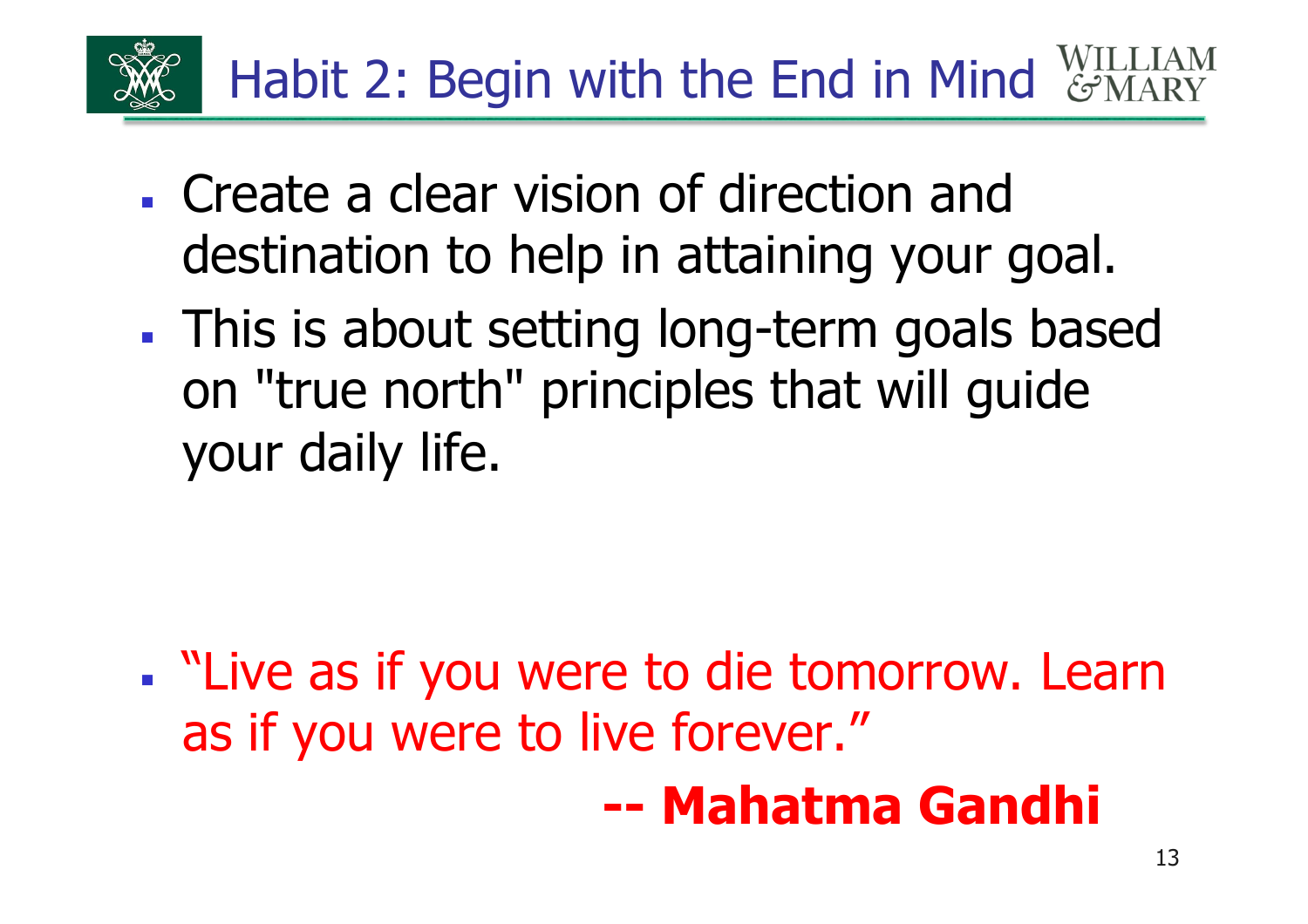



- Near term -- 5 year plan
	- Industry
	- Academia (research vs teaching)
	- Non-profit organization (e.g., MITRE)
	- Research lab
	- Government Agency (e.g., DoD, DHS, Darpa)
	- Startup
	- More?
- Long term
	- Entire career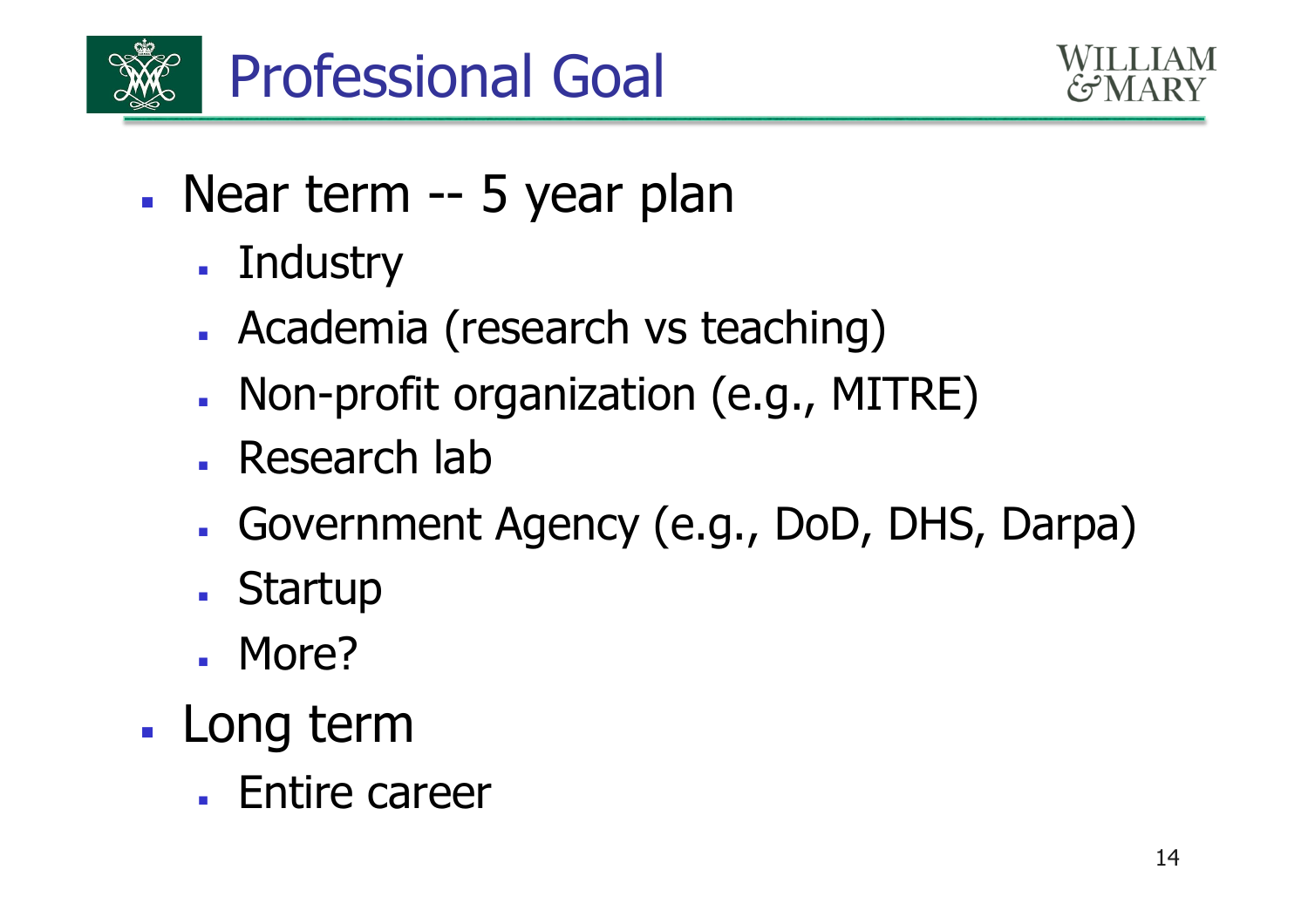

- I dentify the key roles that you value in life, and make time for each of them.
	- Continually review and prioritize your goals.
- Busy is not productive!
- Separate important and urgent tasks.
	- Say NO to doing unimportant tasks.
	- The definition of important will change
		- Different stage of phd, assistant, associate, full professor 15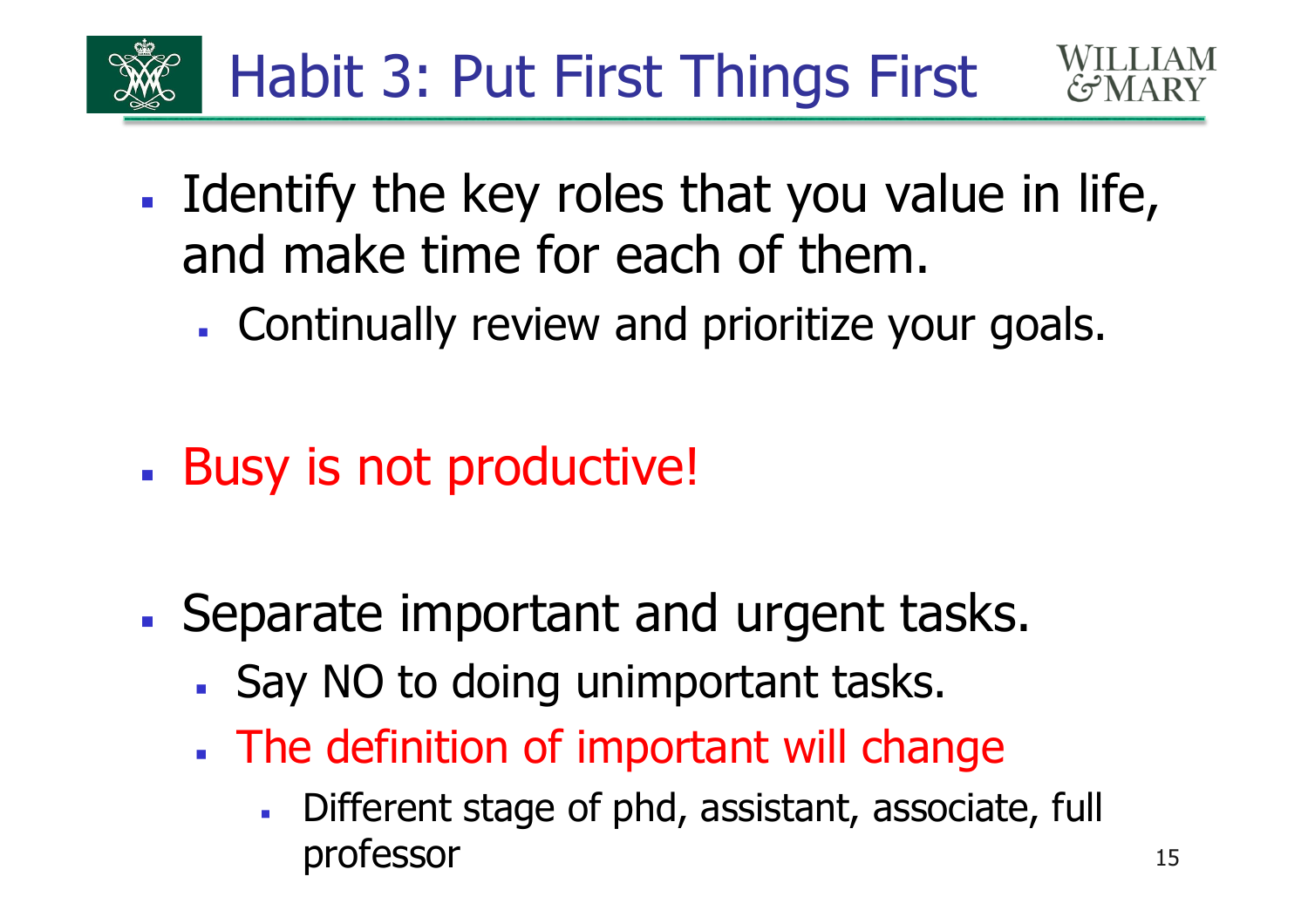

| <b>1A</b><br><b>Grant writing</b><br><b>Manuscripts</b><br><b>Seminars</b><br>Improve research infrastructure | <b>1B</b><br><b>Experiment discussions</b><br><b>Experimental work</b><br><b>Organizing data</b><br><b>Relationship building</b><br><b>Mentoring</b><br><b>Personal development</b> |
|---------------------------------------------------------------------------------------------------------------|-------------------------------------------------------------------------------------------------------------------------------------------------------------------------------------|
| 2A                                                                                                            | 2B                                                                                                                                                                                  |
| Interruptions                                                                                                 | Complaining                                                                                                                                                                         |
| Some meetings                                                                                                 | Some phone calls                                                                                                                                                                    |
| Much mail                                                                                                     | TV/ games                                                                                                                                                                           |
| Many seminars                                                                                                 | Gossip                                                                                                                                                                              |

WILLIAM<br>GMARY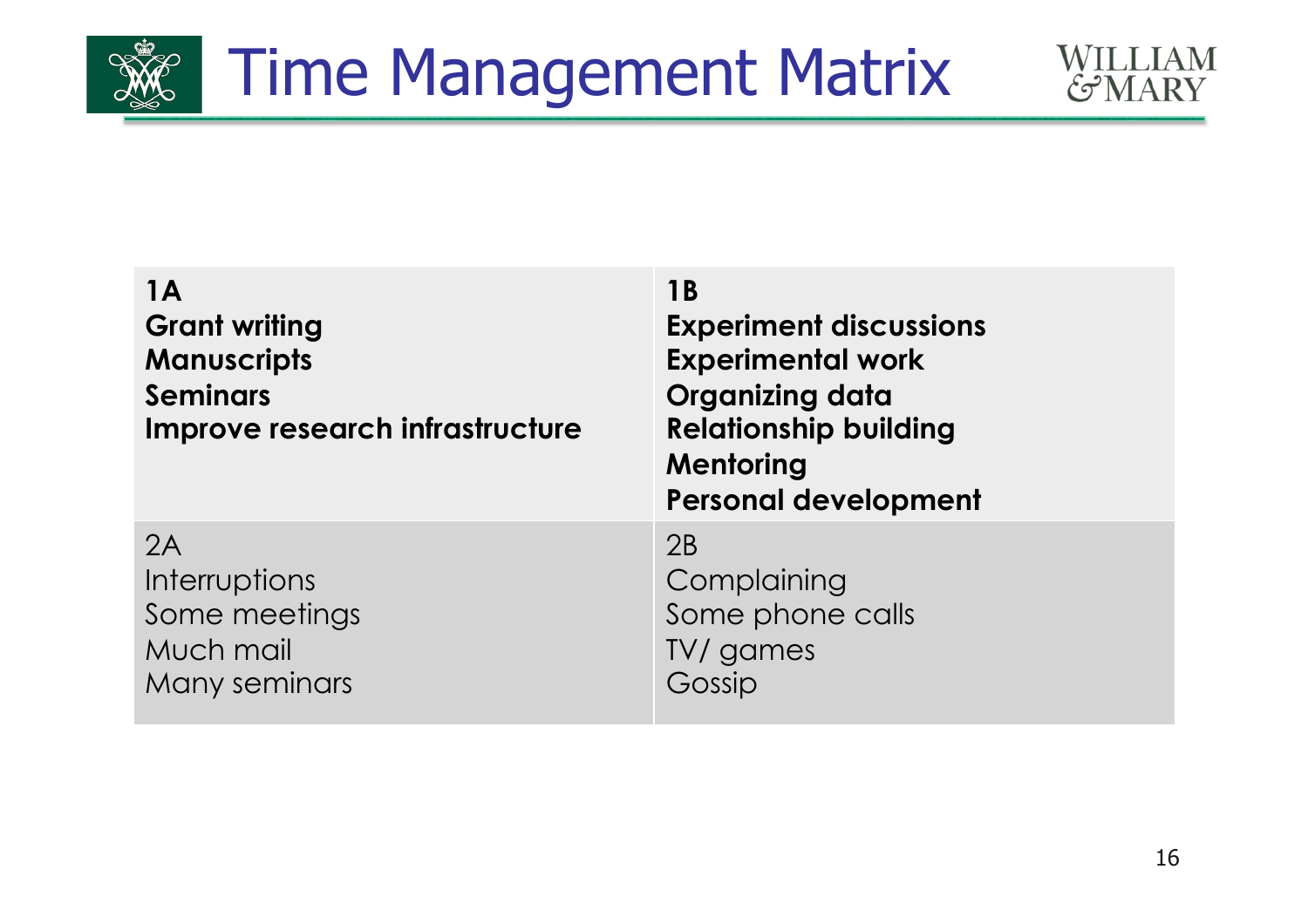

- Identify your important roles
- Identify each role you will play in your weekly plan
- Identify items on your weekly plan that do not support your personal mission statement
- Delegate or delete such items
- How are your daily activities serving your long term personal mission
- Multi-tasking capability

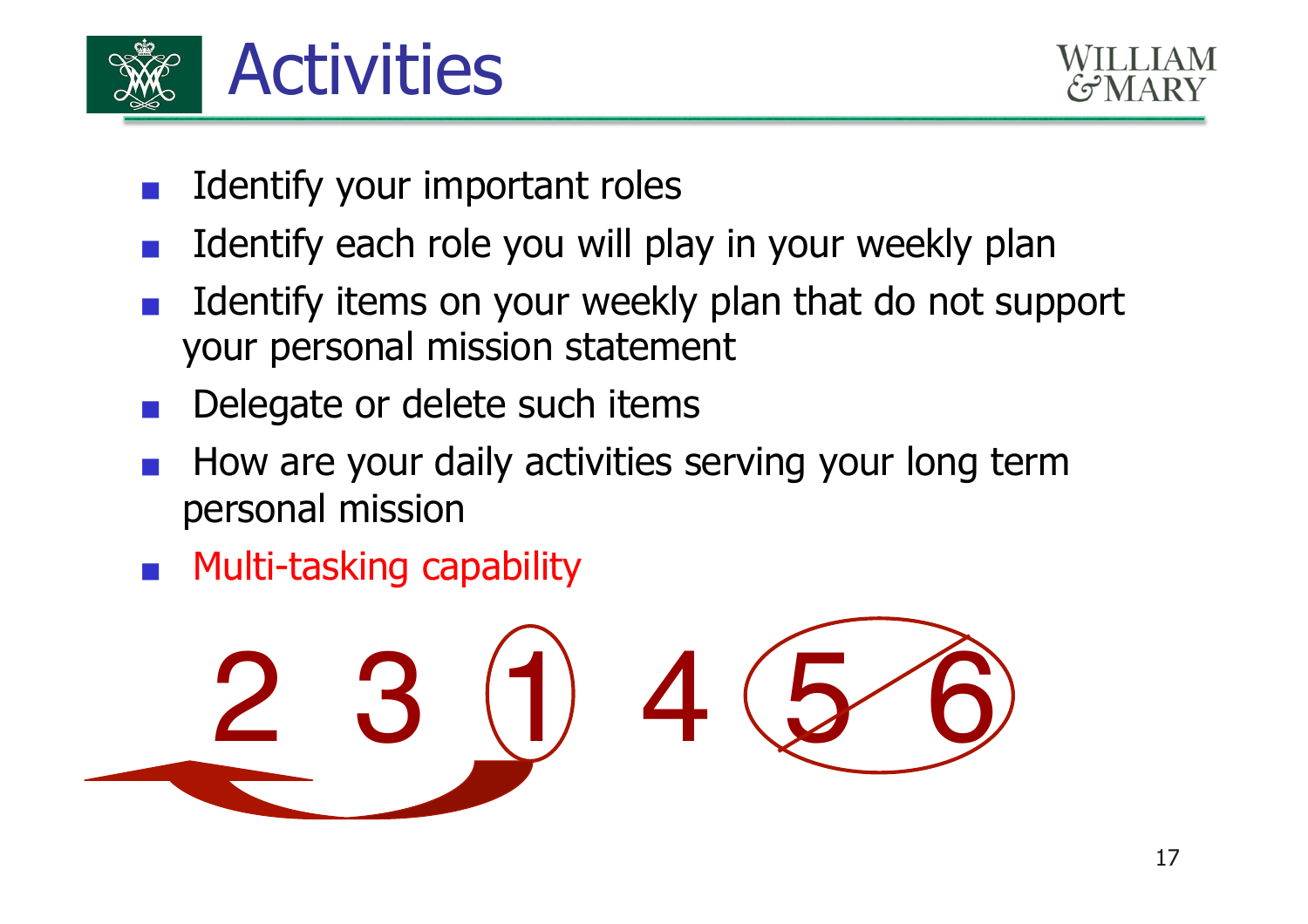

- Address Interdependence: public victories
	- Habit 4: Think Win/Win
	- **Habit 5: Seek First to Understand, Then to Be** Understood
	- Habit 6: Synergize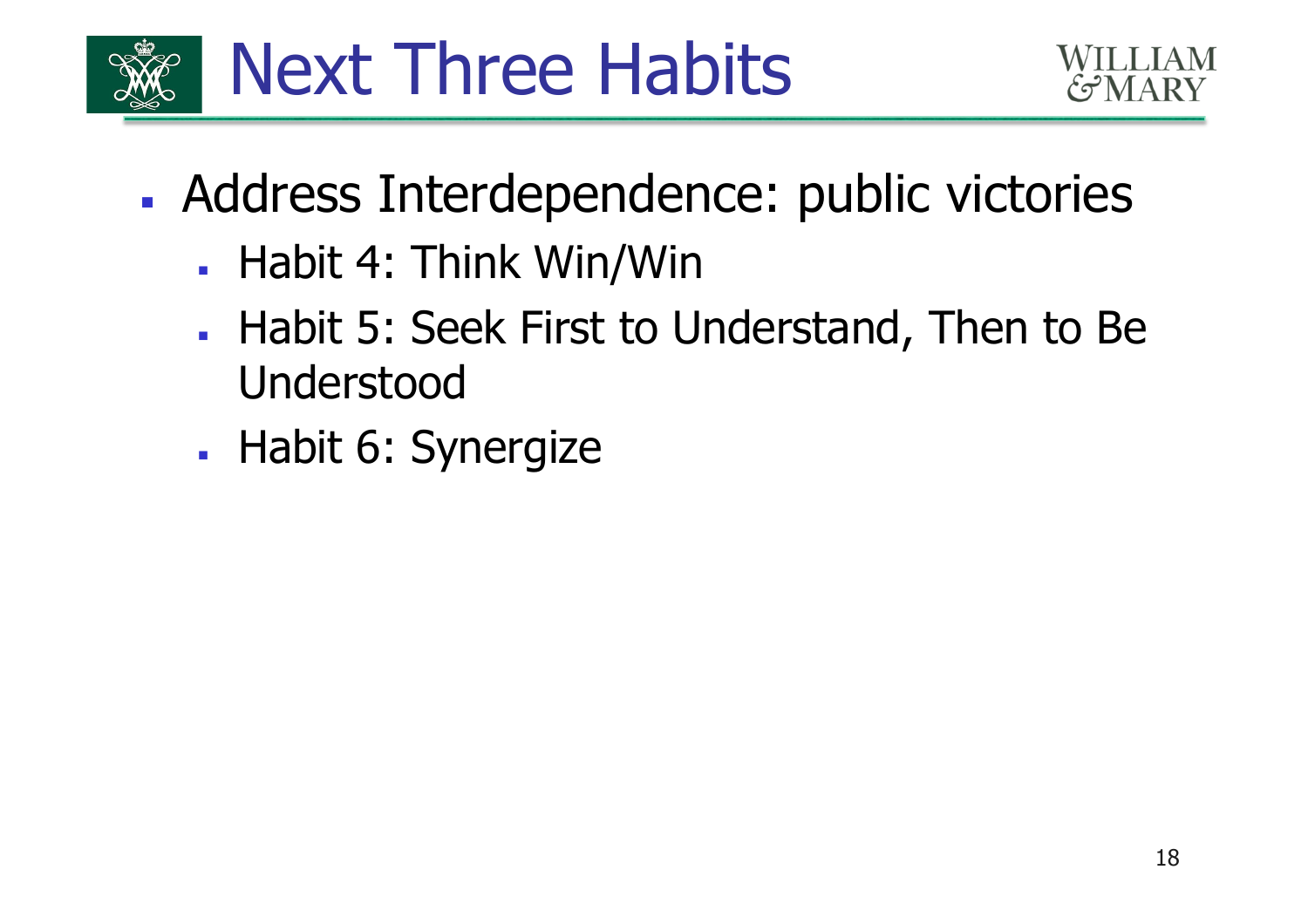

- **Principle of Mutual Benefit**
- **.** Identify the key issues and results that would constitute a fully acceptable solution.
- Make all involved in the decision feel:
	- ! Good about the decision.
	- ! Committed to the plan of action

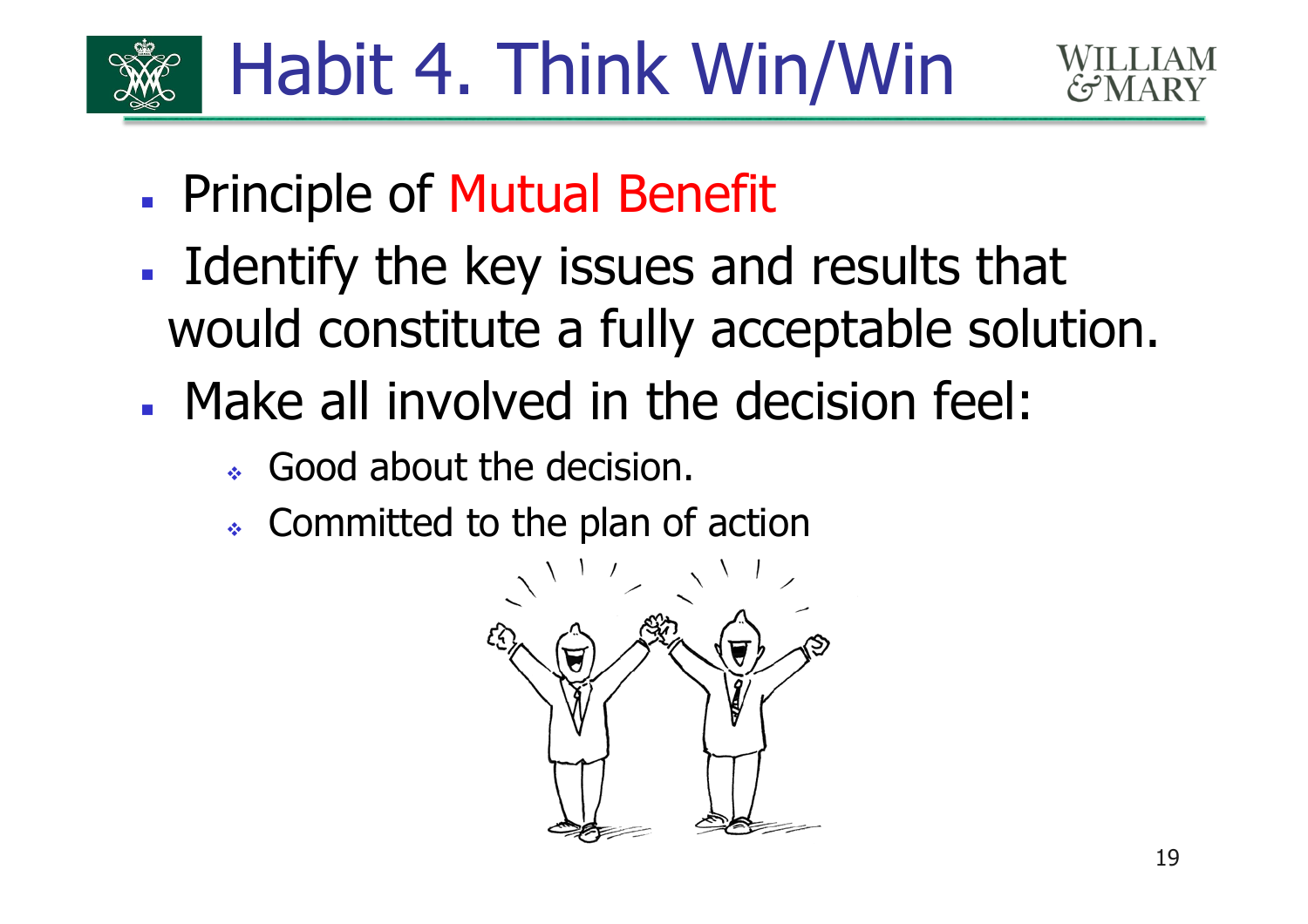# Building Characters

- Integrity, maturity, abundance mentality
- There is enough success for everyone
- In developing an organizational culture, be sure to reward win/win behavior among colleagues and employees and avoid inadvertently rewarding win/lose behavior.
- Establishing a win-win agreement helps to create foundation for an effective, longterm relationship.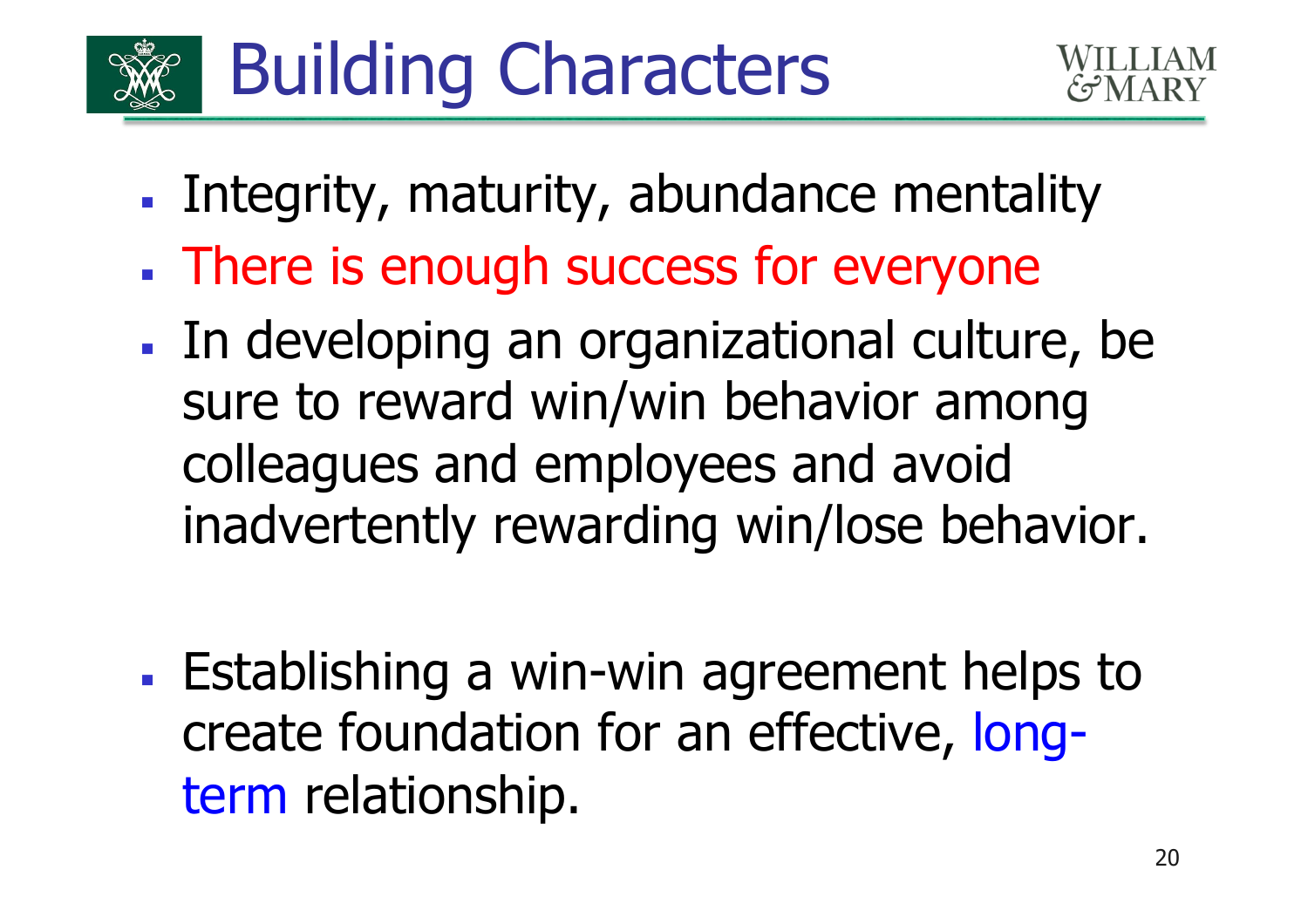



• One could be more successful if his/her friends and colleagues are successful.

- One criteria to evaluate a professor is to see how successful of his PhD students.
	- . Truly wish the best for all my current and past students and willing to help you  $\odot$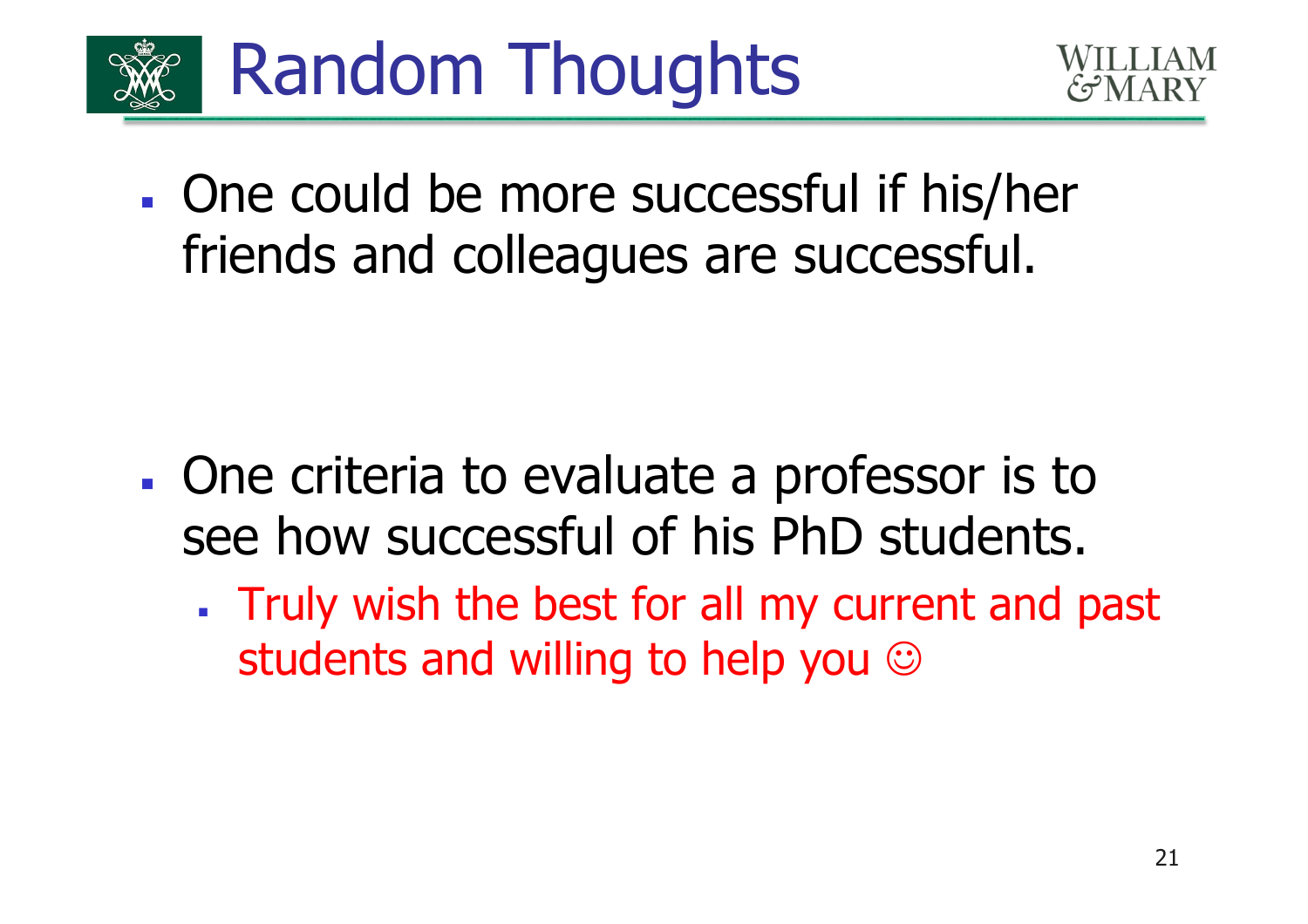



- Learn as much as you can about the situation – "Listen, listen listen".
- Put yourself into other's shoes
	- Try to see the problem from the other person's perspective.

- Present things logically, not emotionally.
- Be credible, empathic, and logical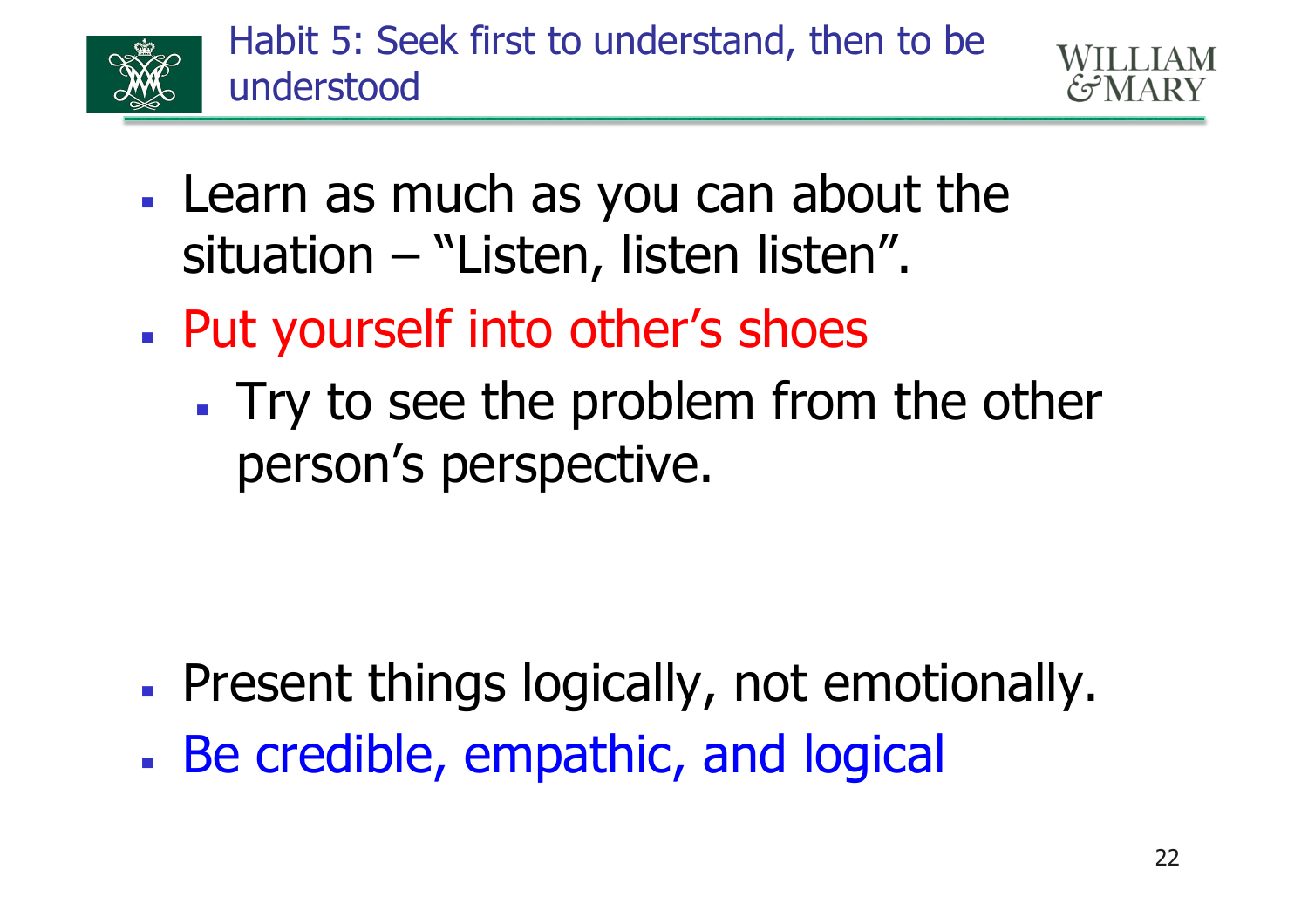



- Giving advice before empathetically understanding will likely result in rejection of that advice.
- **Effective listening is not simply echoing what the** other person has said through the lens of one's own experience.
- It is putting oneself in the perspective of the other person, listening empathically for both feeling and meaning.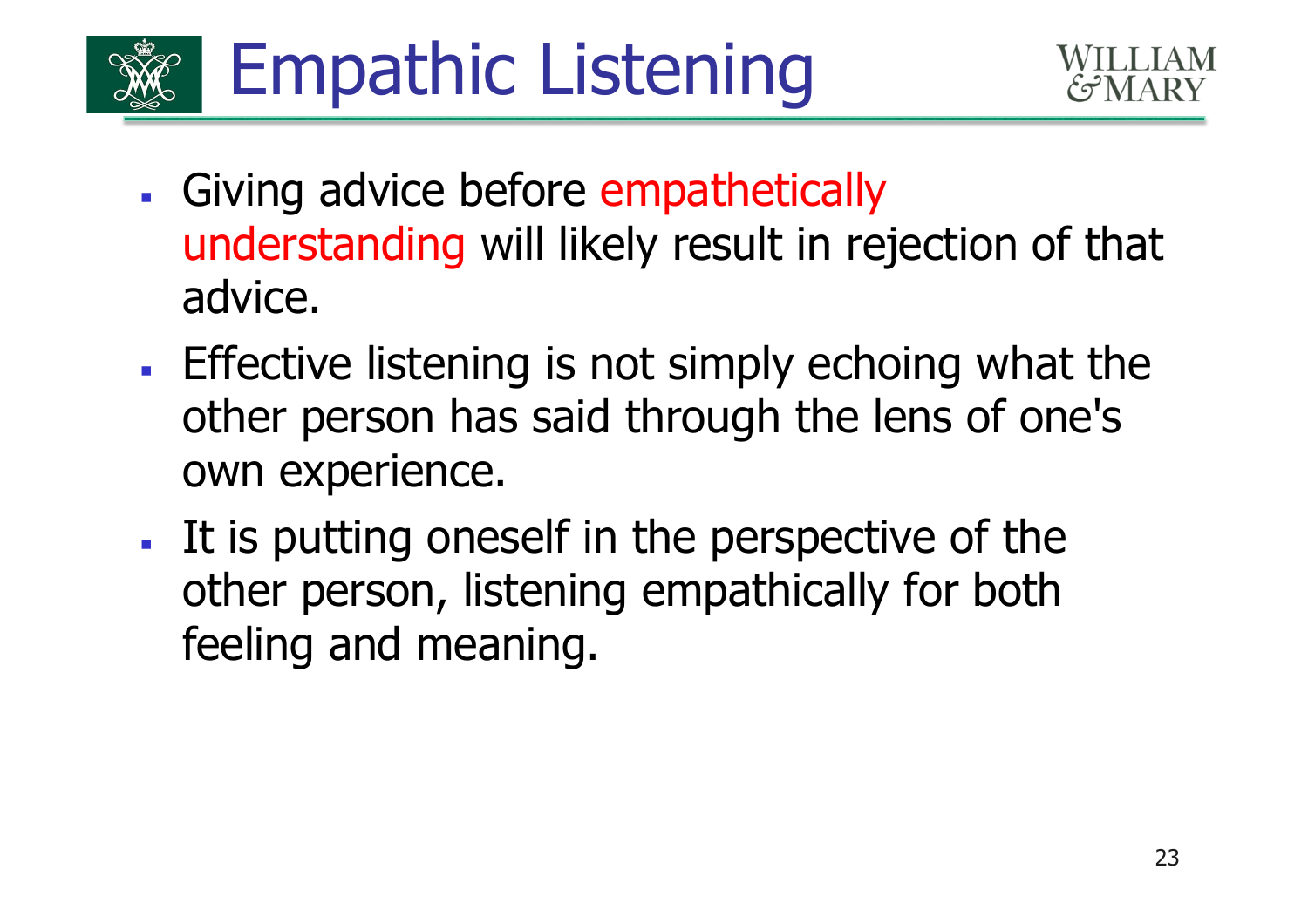



- **Principles of Creative Cooperation**
- Find ways of working in teams.
- Apply effective problem solving.
- Apply collaborative decision making.
- Value differences.
- Build on divergent strengths.
- Leverage creative collaboration.
- Embrace and leverage innovation.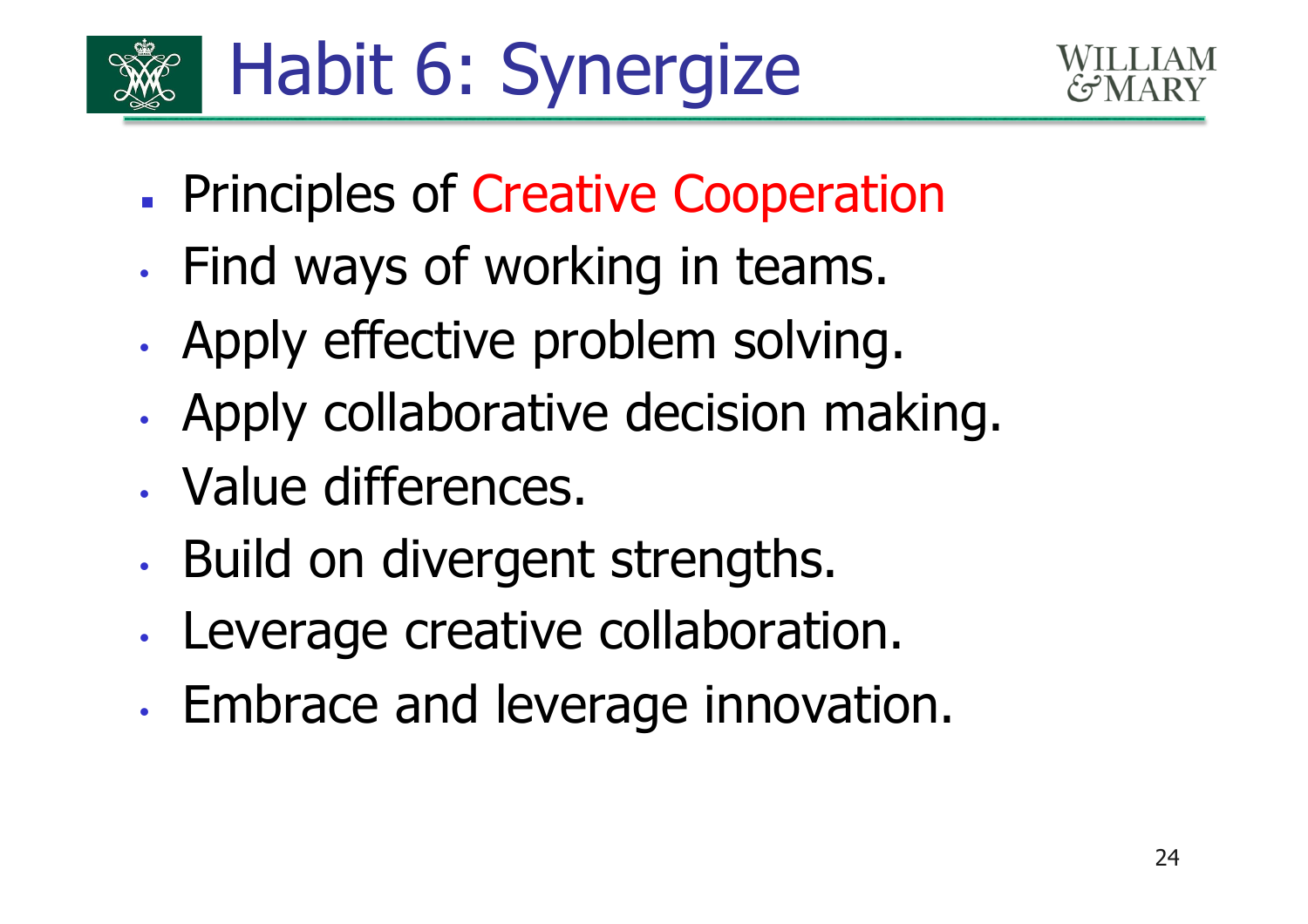

- Through mutual trust and understanding, one often can solve conflicts and find a better solution than would have been obtained through individual solution
- **When synergy is pursued as a habit, the result** of the teamwork will exceed the sum of what each of the members could have achieved on their own.
- Collaboration in our lab
	- E.g., between Chinese students and American students 25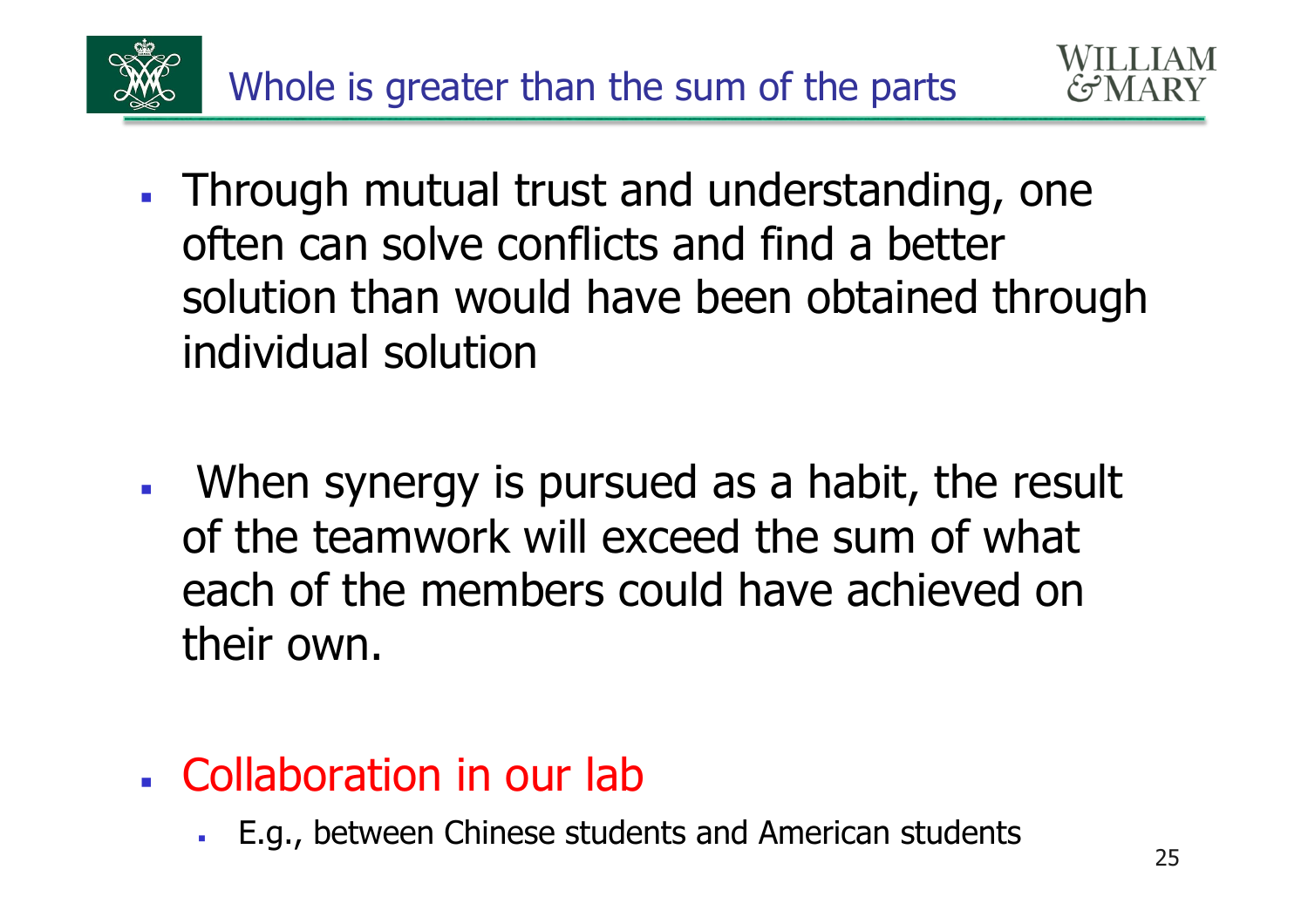

- Balanced self-renewal
- The seventh habit is one of renewal and continual improvement, that is, of building one's personal capability.
- To be effective, one must find the proper balance between actually doing and improving one's capability to do that which you value.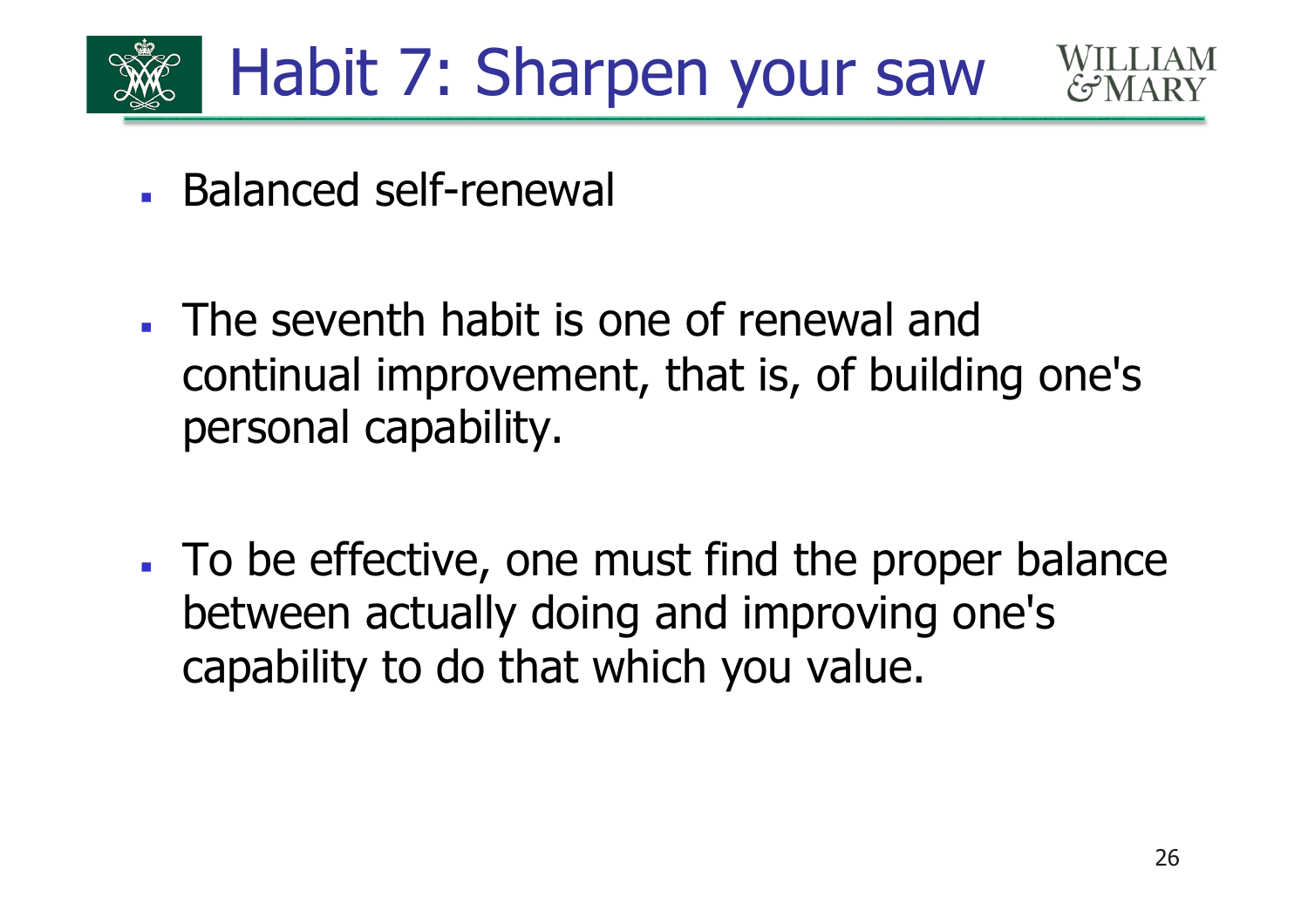



- **The physical you: food, water, exercise**
- The mental you: learning and education
- **The social/emotional you: friends and** relationships
- The spiritual you: beliefs and values
- Reward: increased energy, clear thinking, commitment to values, connection to those who are important to you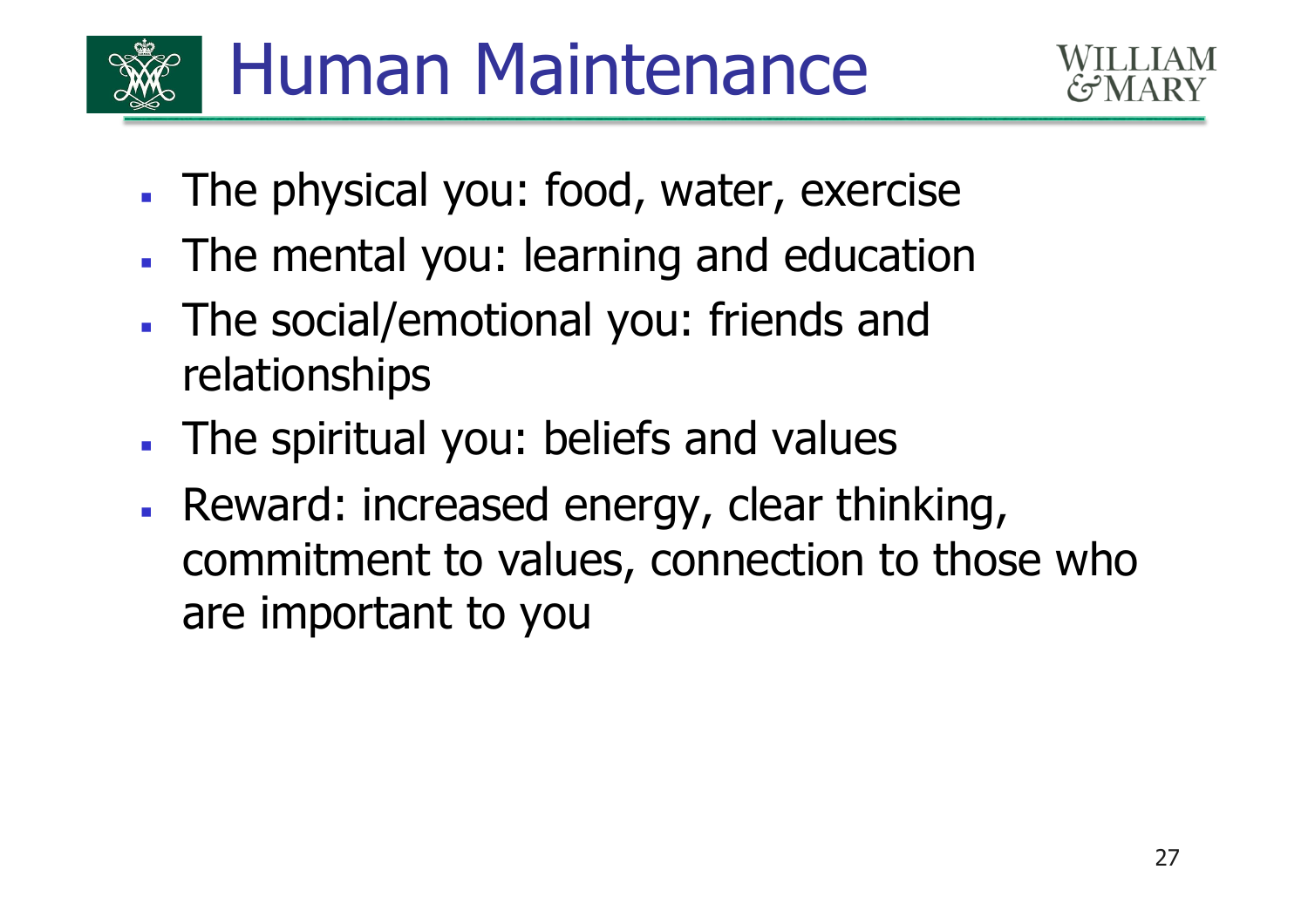- **Find your voice and inspire others to find** theirs
- Voice lies at the nexus of
	- talent (your natural gifts and strengths)
	- passion (those things that naturally energize, excite, motivate and inspire you)
	- . need (including what the world needs enough to pay you for)
	- conscience (that still, small voice with that assures you of what is right and that prompts you to actually do it).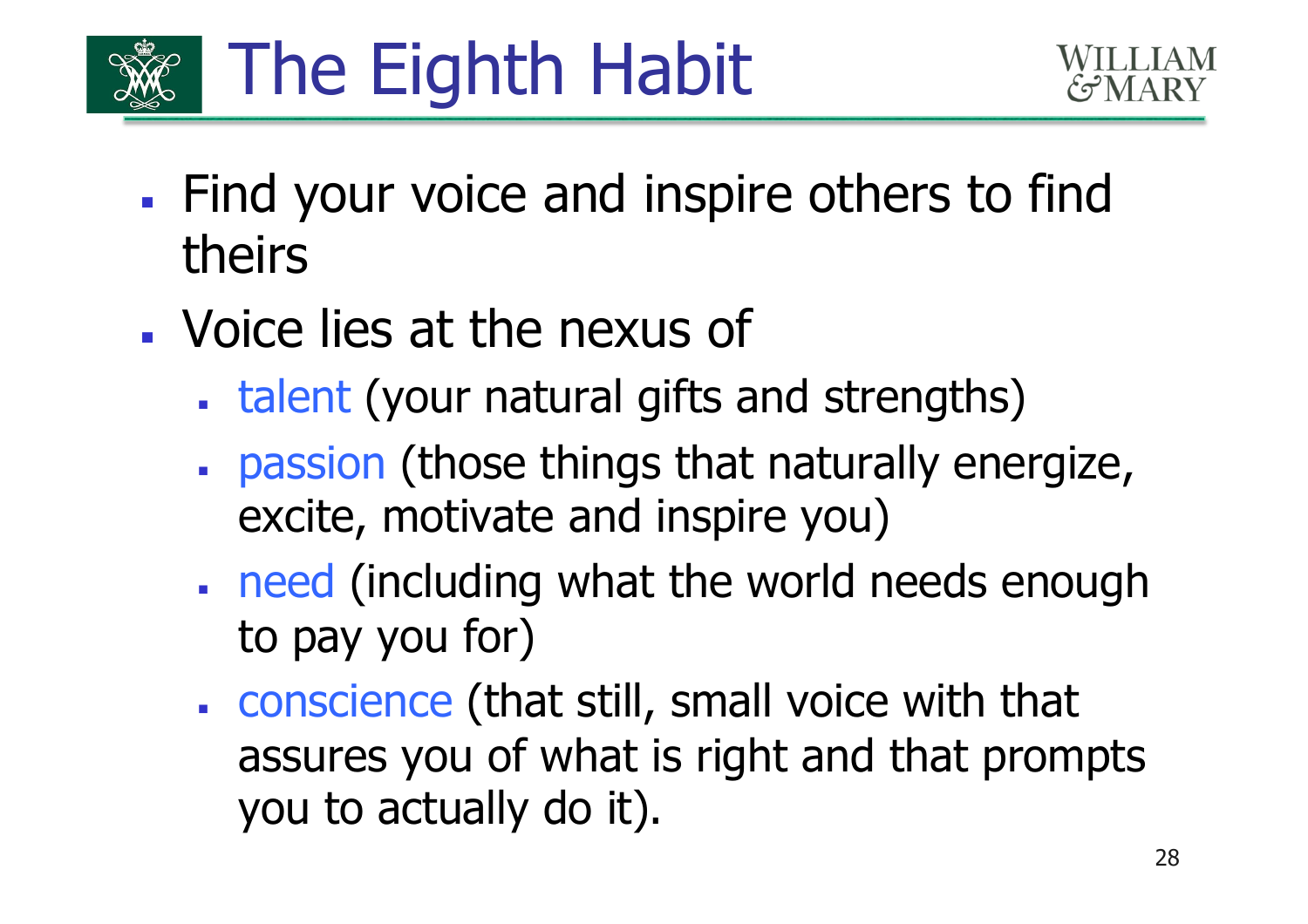



- **1. Enjoy**. Find a job you enjoy, one that doesn't really feel like work.
- **2. Learn**. Continue to learn and expand your skill set. (particularly industrial job)
- **3. Communicate**. Develop strong communication skills. The best work is of little value if you can't communicate it clearly and succinctly.
- **4. Work hard**. The harder you work, the better you'll do.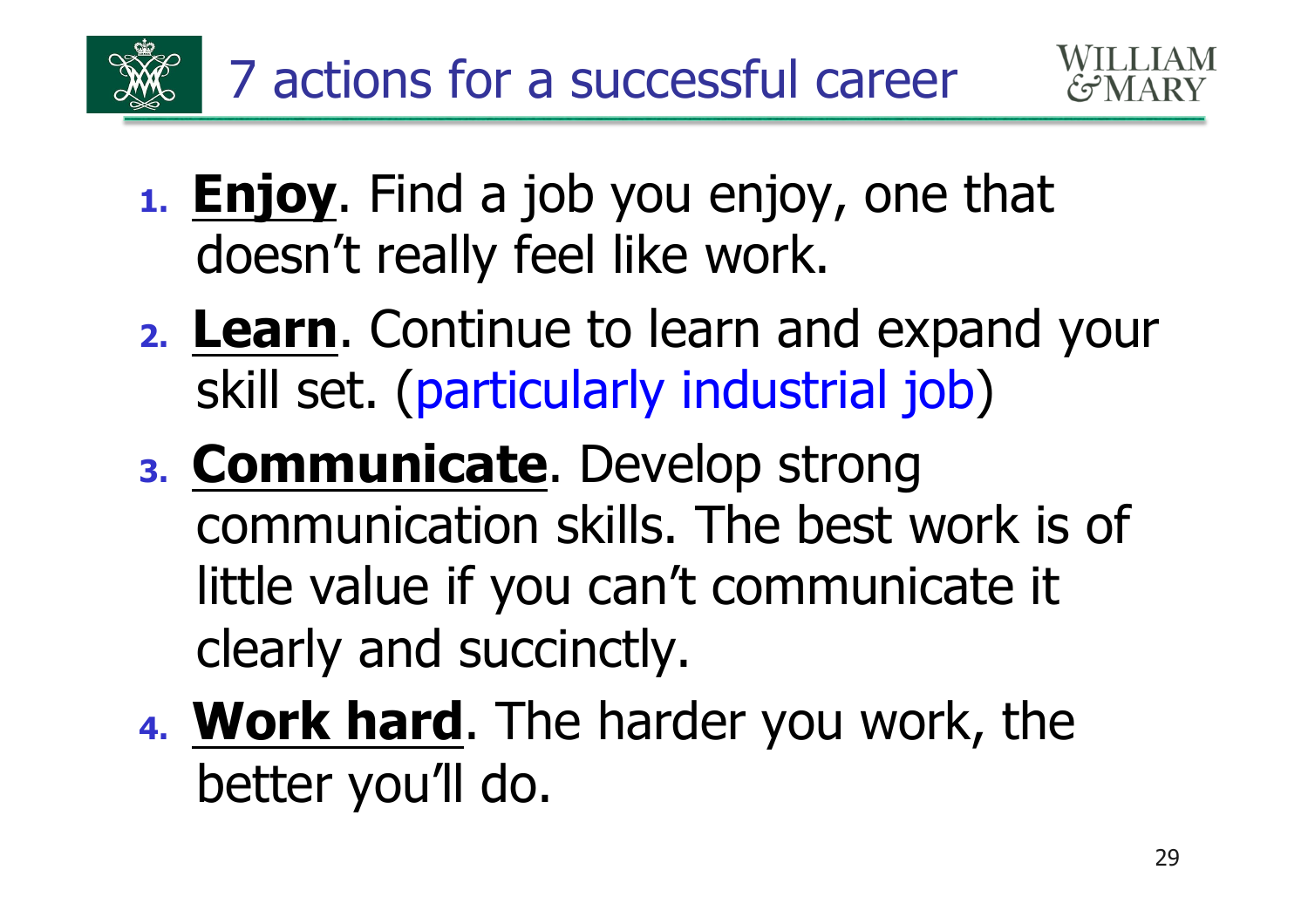

**5. Evolve**. Be prepared for changes in your career, and remember that every change is accompanied by new opportunities.

Faculty changes research direction every 5-10 years

**6. Plan**. Figure out what you want to do in your career and your life.

 Talk to people who are doing what you want to do in 10 years and learn what experiences you will need to get there

**7. Share**. As your experience grows, share your knowledge with others.

Find a way to give something back to society.